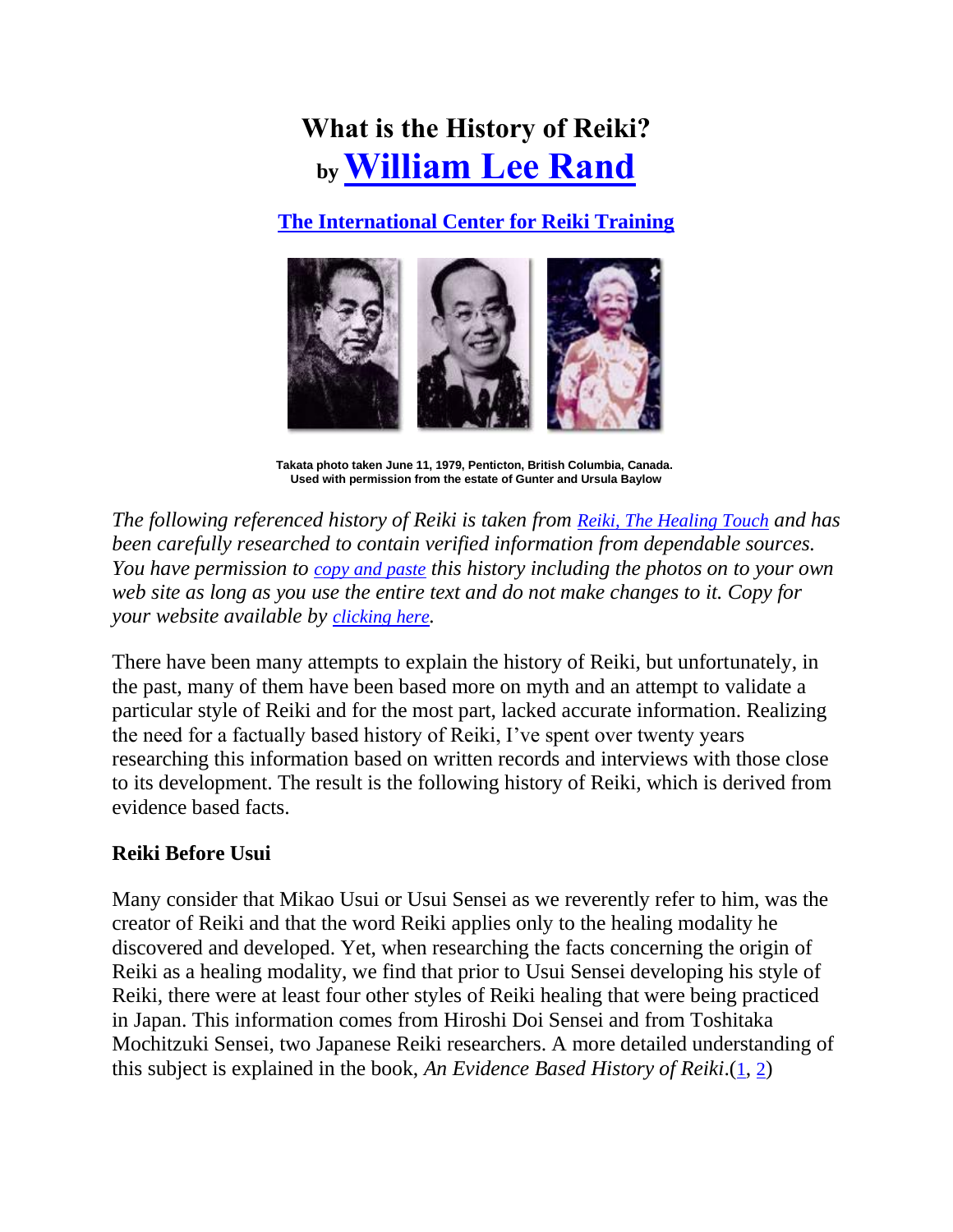In 1914, Matiji Kawakami, a Japanese therapist, created a healing style he called Reiki Ryoho and in 1919, he published a book titled *Reiki Ryoho to Sono Koka*, or *Reiki Healing and Its Effects*. The other Reiki healing styles in use at the time were: Reikan Tonetsu Ryoho created by Reikaku Ishinuki, Senshinryu Reiki Ryoho created by Kogetsu Matsubara and Seido Reishojutsu created by Reisen Oyama. It was during the time that these Reiki styles were already in use that in March 1922, Usui Sensei had his mystical experience on Kurama yama in which he was given the Reiki energy and from this developed his style of Reiki, which he called Usui Reiki Ryoho. It is interesting that Usui Sensei chose this name as it tends to indicate that he knew of the other styles of Reiki Ryoho in use and was indicating that this was his style of Reiki Ryoho. And because of circumstances that developed during World War II along with the work of Takata Sensei mentioned later in this section, the other forms of Reiki fell into disuse or remained relatively unknown while Usui Reiki continued to be practiced and grew in popularity



*Mataji Kawakami Created Reiki Ryoho in 1914. Author of* Reiki Healing and Its Effects *Published 1919.*

In considering what should or should not be called Reiki, we must consider that not only have there been many systems of Reiki healing that are original and do not have a lineage going back to Usui Sensei, but that the Reiki energy has been around at least for thousands of years and in fact some feel it has been around since the beginning of time. Reiki energy is something that anyone can make use of and of course many have, so with this in mind, it appears logical to assume that any system that makes use of Reiki energy can be called Reiki, not just those systems that can be traced back to Usui Sensei.

However, because of conditions in Japan after World War II and the fact that Hawaya Takata had brought Reiki to the west, Usui Reiki became the predominate form of Reiki practiced throughout the world. Because of this, a thorough understanding of Usui Reiki is important as it will give us a foundation for understanding Reiki, making it easier for us to connect with its essence.

#### **The Inscription on the Usui Memorial**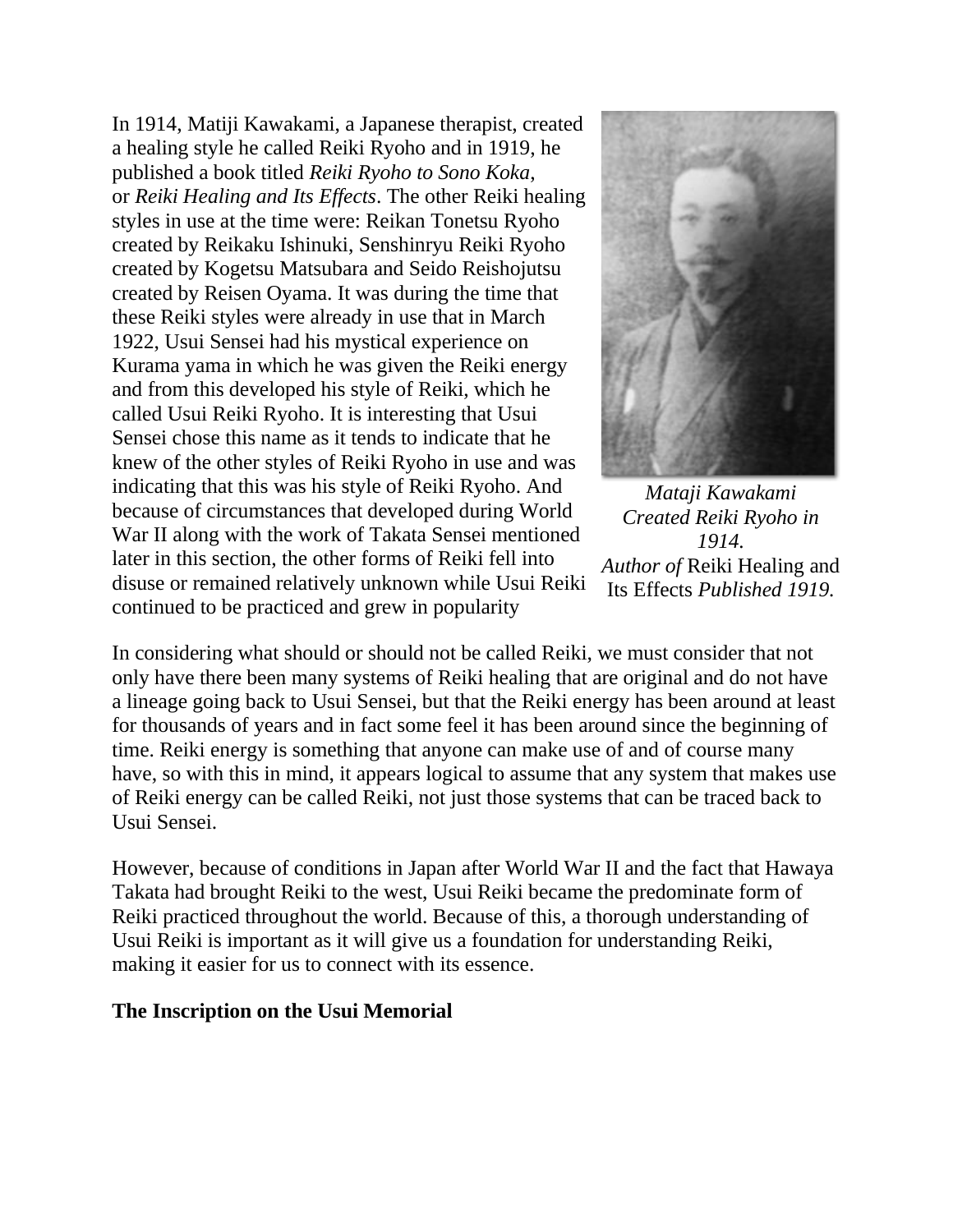The history of Usui Reiki begins with a look at the inscription on the memorial stone that was erected in 1927 in Tokyo, Japan in memory of Mikao Usui Sensei, founder of the Usui Reiki healing system.

The inscription on the Usui Memorial, dating from 1927, was written by Juzaburo Ushida, a Shihan (teacher) who was trained by Usui Sensei and able to teach and practice Reiki the same way that he did.([3](https://www.reiki.org/faq/HistoryOfReikiToCopy.html#3)) He also succeeded Usui Sensei as president of the Usui Reiki Ryoho Gakkai (Usui Reiki Healing Method Society). Masayuki Okata, also a member of the Usui Reiki Ryoho Gakkai, was the editor. The English translation was done by Tetsuyuki Ono and is reprinted here from the book, *lyashino Gendai Reiki- ho*, with permission from the author, Hiroshi Doi.



*The Usui Memorial*

The large kanji (adopted Chinese characters used

in the Japanese writing system) at the top of the memorial stone reads: "Memorial of Usui Sensei's Virtue." The remainder of the inscription reads as follows:

*What you can naturally realize through cultivation and training is called "VIRTUE" and it is called "MERIT" to spread a method of leadership and relief and practice it. It is people of many merits and a good deal of virtue that can be eventually called a great founder. People who started a new learning and founded a fresh sect among sages, philosophers, geniuses etc., named from the ancient times, were all those as mentioned above. We can say that Usui-Sensei is also one of those people.*

*He started newly a method to improve body and spirit based on REIKI in the universe. Hearing of the rumor, people who would like to learn the treatment and undergo the cure gathered from all quarters all at once. Really, it was very busy indeed.*

*Usui-Sensei, whose popular name is Mikao and whose pen name is Gyohan, came from Taniai-village, Yamagata- district, Cifu Prefecture, and had forefathers named Tsunetane Chiba who had played an active part as a military commander between the end of Heian Period and the beginning of Kamakura Period (1180–1230). His father's real name is Taneuji and his popular name is Uzaemon. His mother came and got married from the family named Kawai.*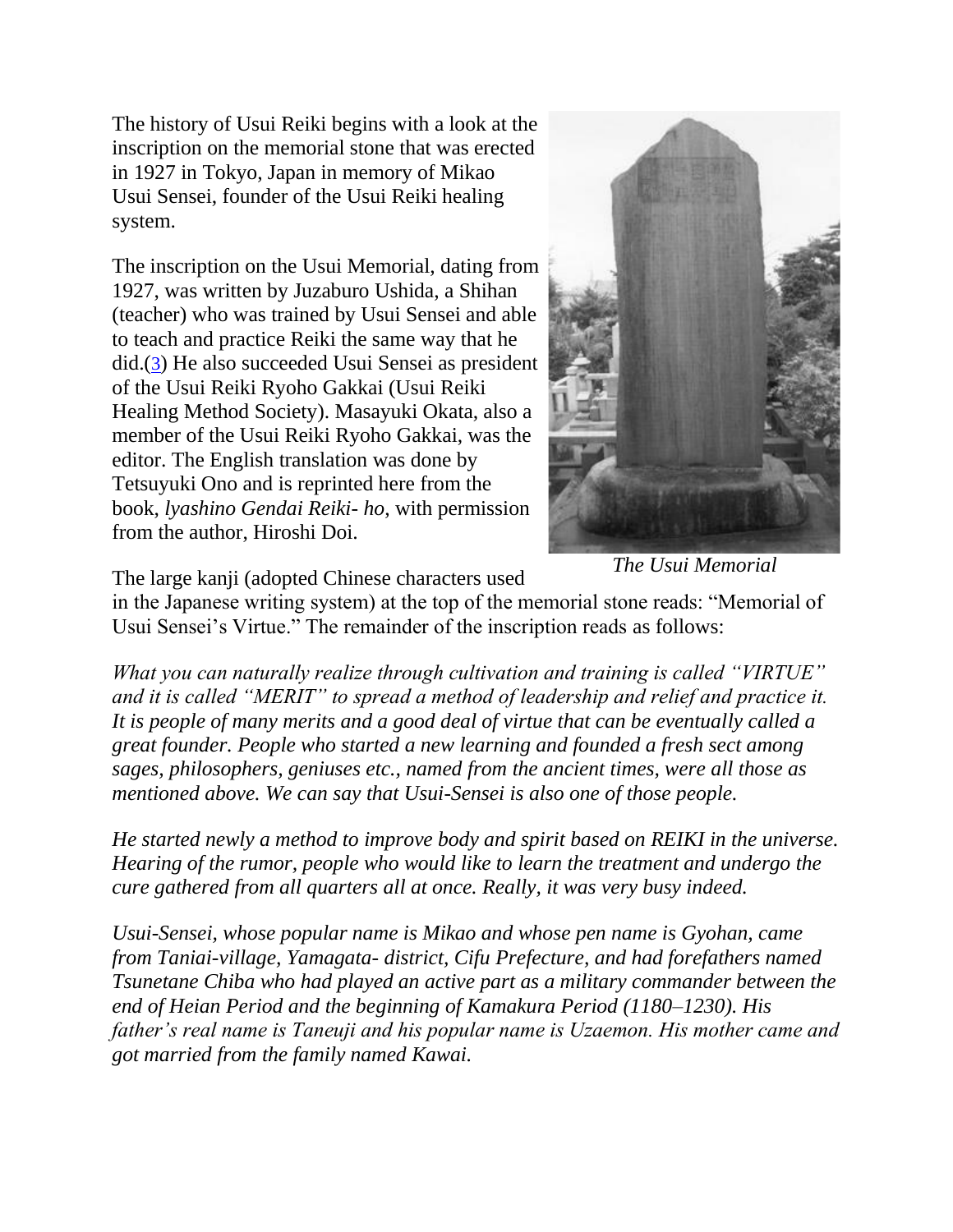*Usui-Sensei was born on 15th August, 1865. Having learned under difficulties in his childhood, he studied hard with efforts and he was by far superior in ability to his friends.*

*After growing up, he went over to Europe and America, and also studied in China. In spite of his real ability, however, he was not always successful in life. Although he was compelled to lead an unfortunate and poor life so often, he strove much more than before to harden his body and mind without flinching from the difficulties.*

*One day, Usui-Sensei climbed Mt. Kurama, where he began to do penance while fasting. Suddenly on the twenty first day from the start, he felt a great REIKI over his head, and at the same time as he was spiritually awakened he acquired the REIKI cure. When he tried it on his own body and members of his family also, it brought an immediate result on them.*

*Having said "It is much better to give this power widely to a lot of people in the world and enjoy it among them than to keep it exclusively by his family members,*" Usui-*Sensei moved his dwelling to Aoyama Harajuku, Tokyo in April, 1922 and established an institute, where the REIKI cure was instructed openly to the public and the treatment was given, too. People came there from far and near to ask for his guidance and cure, and they over-flowed outside, making a long line.*

*Tokyo had a very big fire caused by a great earthquake in Kanto district in September, 1923, when the injured and sick persons suffered from pains everywhere. Usui-Sensei felt a deep anxiety about that, and he was engaged in a cure, going around inside the city every day. We can hardly calculate how many persons were saved from death with his devotion. His activities of relief, in which he extended his hands of love over to those suffering people against this emergent situation, can be outlined as noted above.*

*Thereafter, his training center became too small to receive the visitors, so he built a new house in Nakano outside the city in February 1925 and transferred there. As his reputation got higher and higher, it was so often when he received an offer of engagement from everywhere throughout the nation. In accordance with these requests he traveled to Kure and Hiroshima, then entered Saga and reached Fukuyama. It was at the inn at which he stayed on his way that he caught a disease abruptly, and he passed away at the age of sixty-two.*

*His wife got married, coming from the Suzuki family, and she is named Sadako and has a son and a daughter. The son's name is Fuji, and he succeeds to the Usui family.*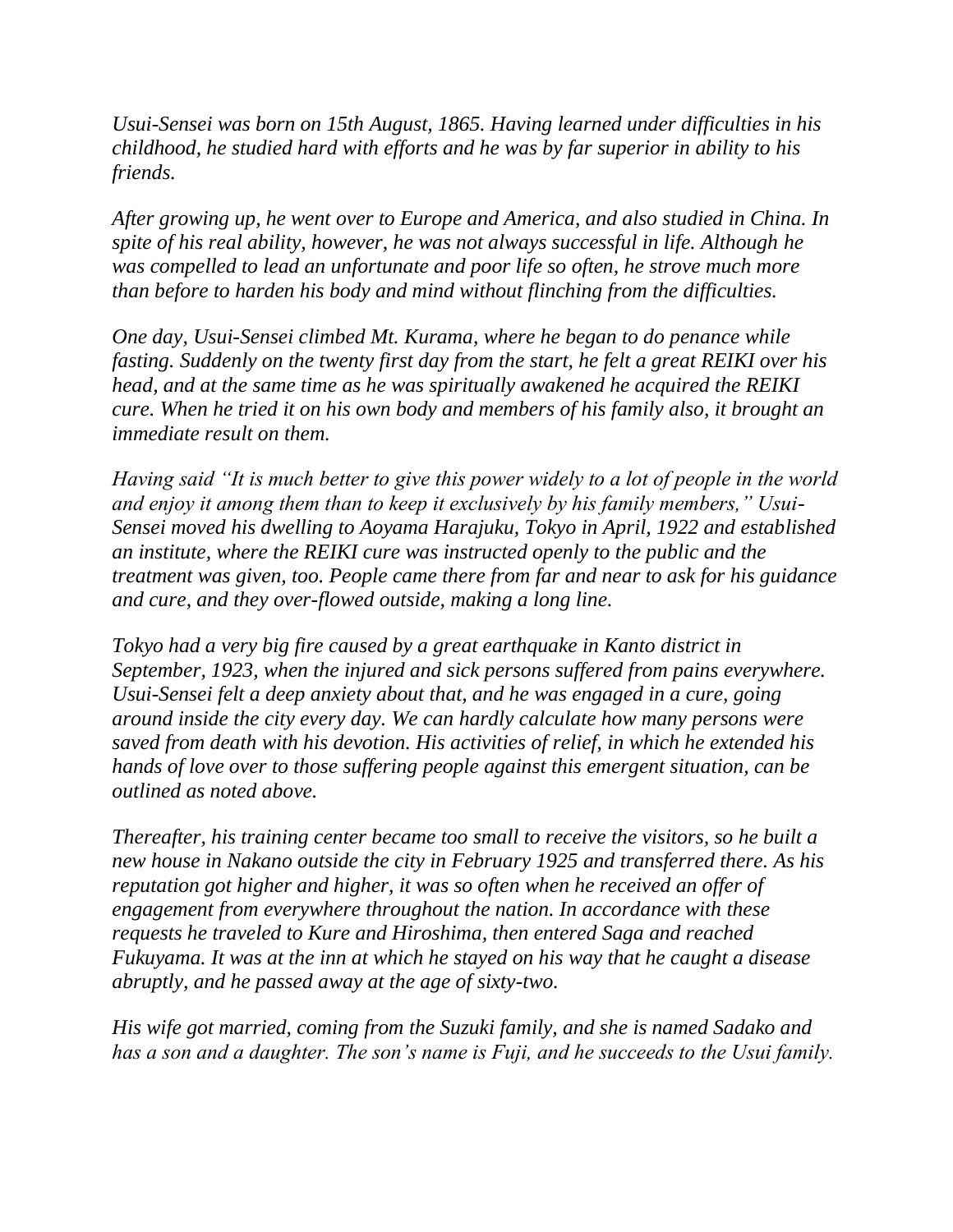*Usui-Sensei's natural character was gentle and prudent, and he did not keep up appearances. His body was big and sturdy, and his face was always beaming with a smile. But when he faced the difficulties he went ahead with a definite will and yet persevered well, keeping extremely careful. He was a man of versatile talents and also a book lover, knowing well in the wide range from history, biography, medical science, canons of Christianity and Buddhism and psychology up to magic of fairyland, art of curse, science of divination and physiognomy.*

*In my opinion, it is evident to everybody that Usui-Sensei's cultivation & training were based on his career of art and science, and the cultivation & training became a clue to create the REIKI cure.*

*Reviewing the fact, I understand what the REIKI cure is aiming at is not only to heal the diseases but also to correct the mind by virtue of a God-sent spiritual ability, keep the body healthy and enjoy a welfare of life. In teaching the persons, therefore, we are supposed to first let them realize the last instructions of the Emperor Meiji, and chant the 5 admonitions morning and evening to keep them in mind.*

*The 5 admonitions in question are:*

- *1. Don't get angry today.*
- *2. Don't be grievous.*
- *3. Express your thanks.*
- *4. Be diligent in your business.*

#### *5. Be kind to others.*

*These are really the important precepts for a cultivation, just the same as those by*  which the ancient sages admonished themselves. Usui-Sensei emphasized that 'This is *surely a secret process to bring a good fortune and also a miraculous medicine to remedy all kinds of diseases,' by which he made his purpose of teaching clear and accurate. Furthermore, he tried to aim at making his way of guidance as easy and simple as possible, so nothing is difficult to understand therein. Every time when you sit quietly and join your hands to pray and chant morning and evening, you can develop a pure and sound mind, and there is just an essence in making the most of that for your daily life. This is the reason why the REIKI cure can very easily spread over anybody.*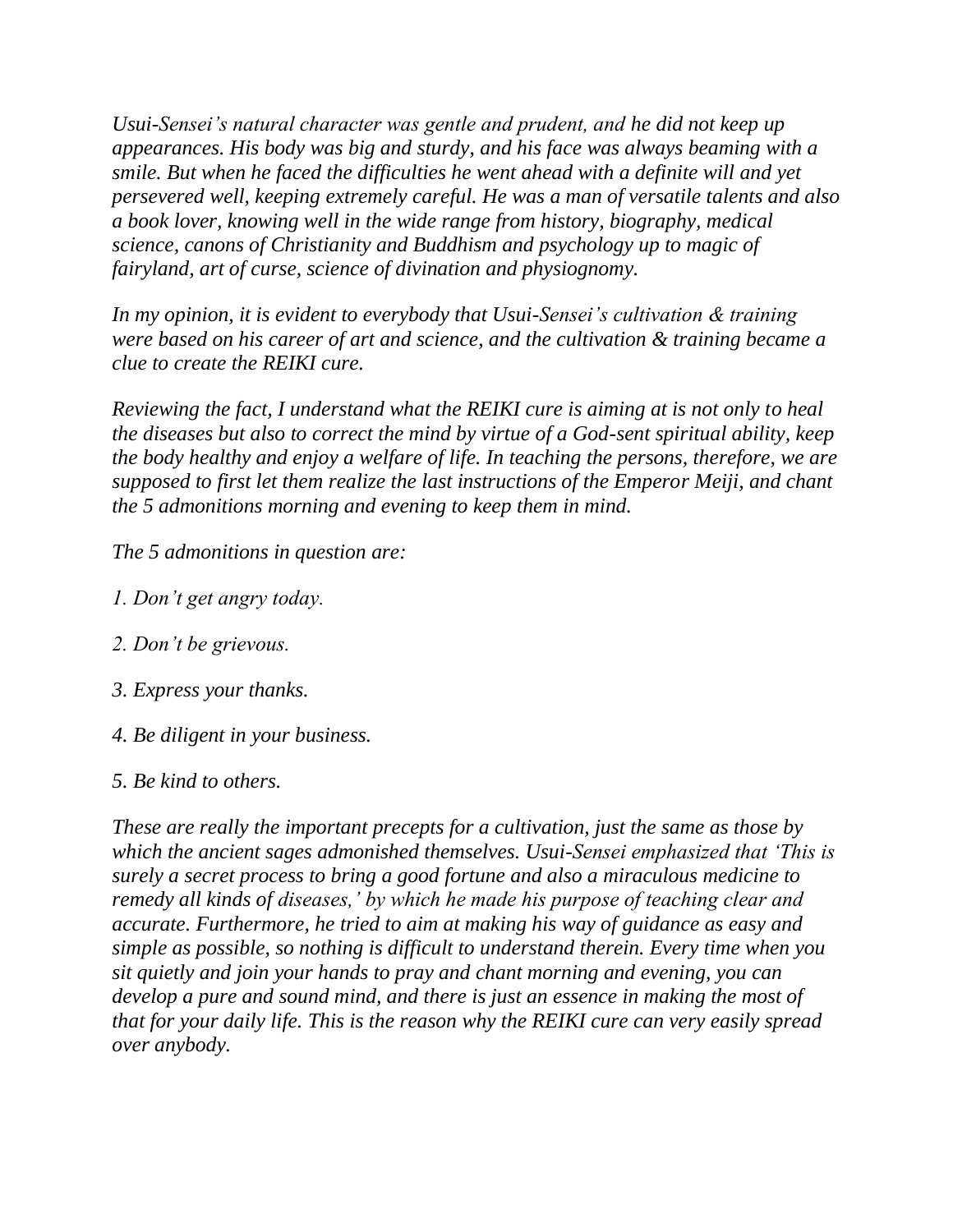*The phase of life is very changeable in these days, and people's thoughts are apt to change, too. Could we fortunately succeed in spreading the REIKI cure everywhere, we feel sure that it would have to be very helpful in order to prevent people from disordering their moral sense. It never extends people anything but the benefits of healing long term illness, chronic disease and bad habit.*

*The number of pupils who learned from Usui-Sensei amounts to more than 2000 persons. Some leading pupils living in Tokyo among them gather at the training center and take over his work, while other pupils in the country also do everything to popularize the REIKI cure. Although our teacher already passed away, we have to do the very best to hand the REIKI cure down to the public forever and spread it much more. Ah! What a great thing he did; to have unsparingly given people what he had felt and realized by himself!*

*As a result of our pupils' recent meeting and discussion, we decided to erect a stone monument at the graveyard in his family temple so that we may bring his virtuous deed to light and transmit it to posterity; so, I was requested to arrange an epitaph for the monument. As I was much impressed by his great meritorious deed and also struck by our pupils' warm hearts of making much of the bond between master and pupil, I dared not refuse the request, but described the outline.*

*Therefore, I do expect heartily that people in the future generations would not forget to look up at the monument in open-eyed wonder.*

*—* Usuida, in February, 1927. Edited by Masayuki Okada, The Junior 3rd Rank, the 3rd Order of Merit, Doctor of Literature. Written by Juzaburo Usuhida, The Junior 4th Class of Services, Rear Admiral.

#### **Mikao Usui**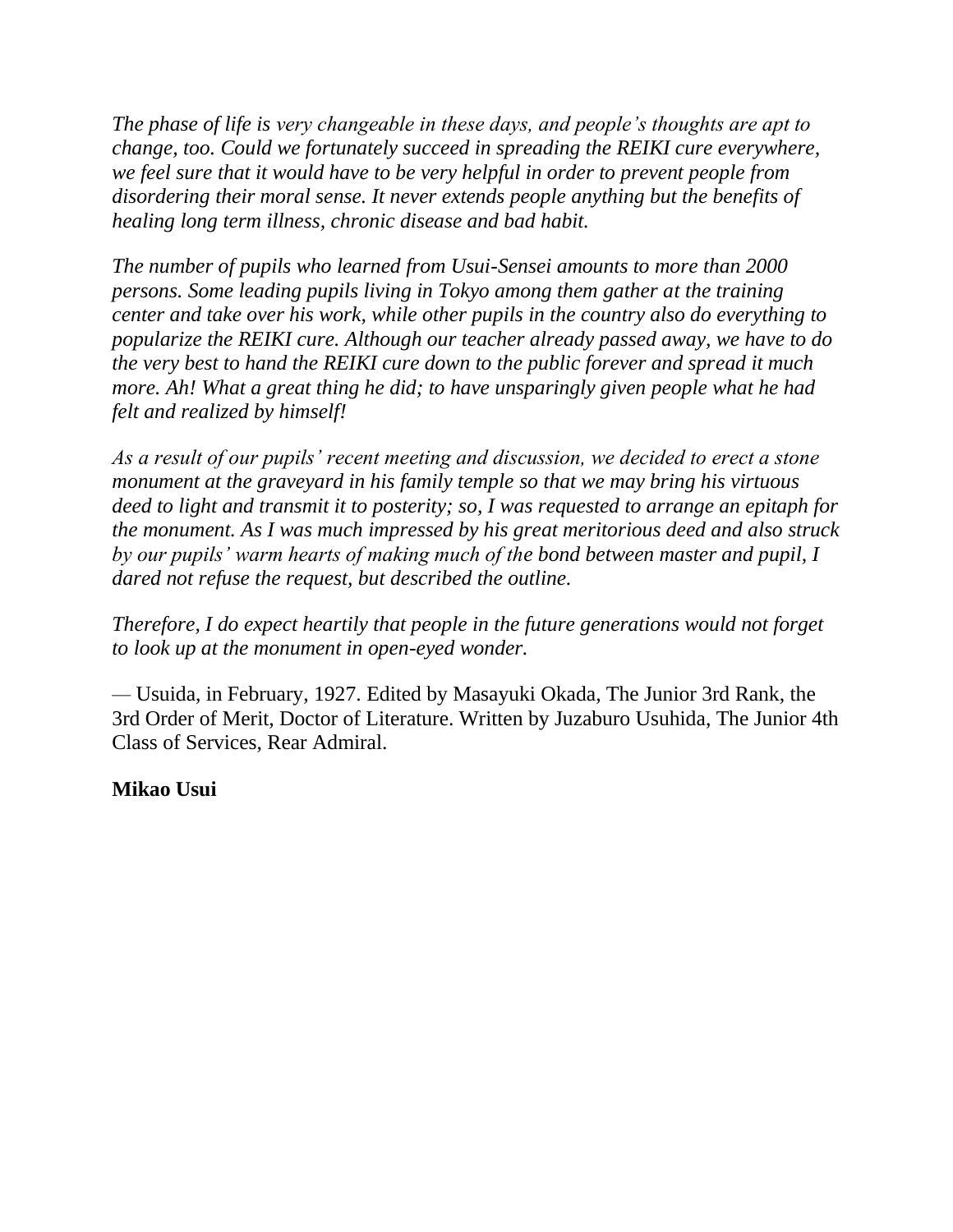Mikao Usui, or Usui Sensei as he is called by Reiki students in Japan, was born August 15, 1865 in the village of Taniai in the Yamagata district of Gifu prefecture, which is located near present-day Nagoya, Japan. $(4)$  $(4)$  $(4)$ 

He had an avid interest in learning and worked hard at his studies. As he grew older, he traveled to Europe and China to further his education. His curriculum included medicine, psychology and religion as well as the art of divination, which Asians have long considered to be a worthy skill.([5](https://www.reiki.org/faq/HistoryOfReikiToCopy.html#5)) Usui Sensei also became a member of the Rei Jyutu Ka, a metaphysical group dedicated to developing psychic abilities.([6](https://www.reiki.org/faq/HistoryOfReikiToCopy.html#6)) He had many jobs including civil servant, company employee and journalist, and he helped rehabilitate prisoners.([7](https://www.reiki.org/faq/HistoryOfReikiToCopy.html#7)) Eventually he became the secretary to Shinpei Goto, head of the department of health and welfare who later became the mayor of Tokyo. The connections Usui



*Mikao Usui (Usui Sensei), founder of the Reiki System of Healing.*

Sensei made at this job helped him to also become a successful businessman.([8](https://www.reiki.org/faq/HistoryOfReikiToCopy.html#8))

The depth and breadth of his experiences inspired him to direct his attention toward discovering the purpose of life. In his search he came across the description of a special state of consciousness that once achieved would not only provide an understanding of one's life purpose, but would also guide one to achieve it. This special state is called An-shin Ritus-mei (pronounced on sheen dit sue may). In this special state, one is always at peace regardless of what is taking place in the outer world. And it is from this place of peace that one completes one's life purpose. One of the special features of this state is that it maintains itself without any effort on the part of the individual; the experience of peace simply wells up spontaneously from within and is a type of enlightenment.

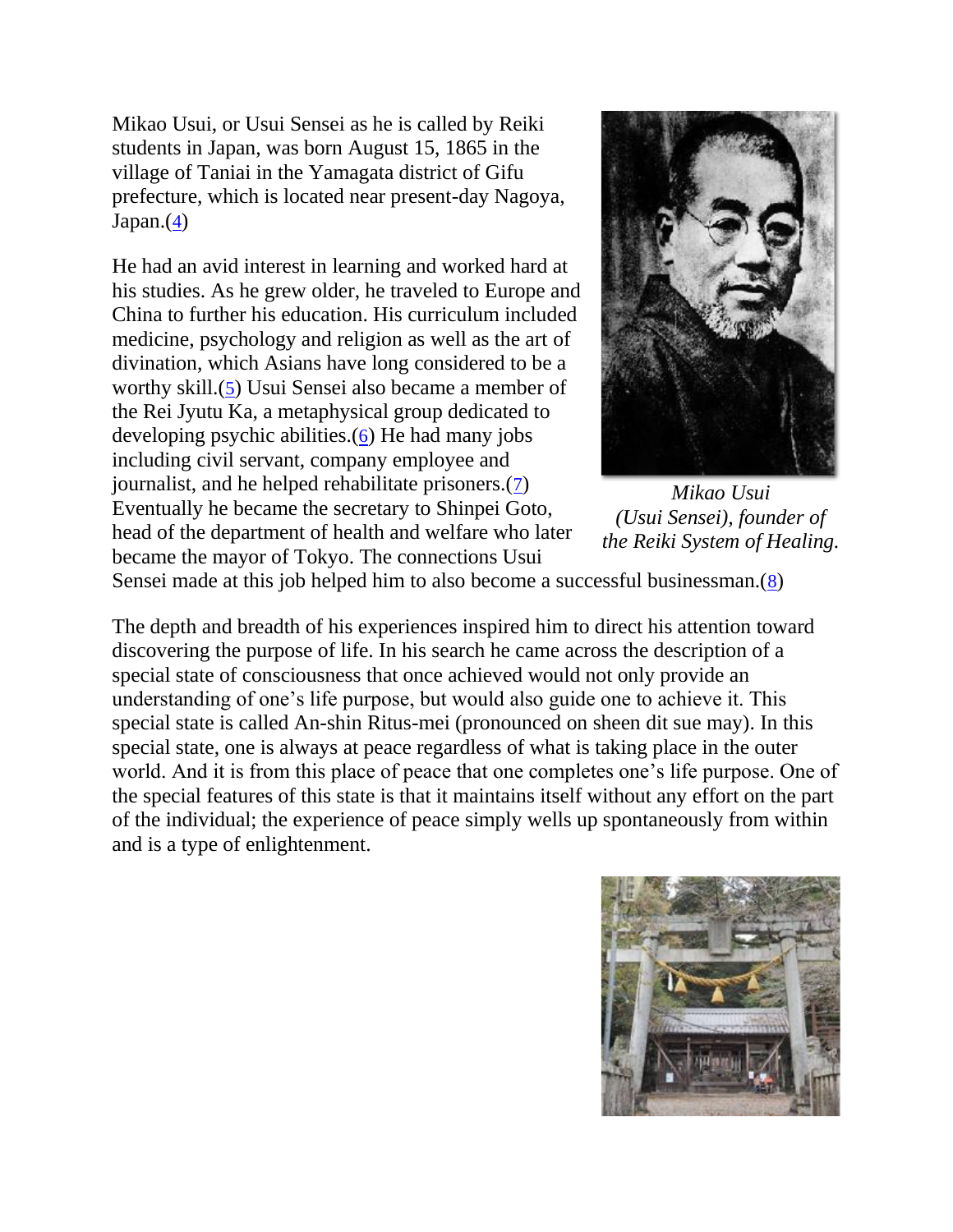Usui Sensei understood this concept on an intellectual level and dedicated his life to achieving it; this is considered to be an important step on Usui Sensei's spiritual path. He discovered that one path to An-shin Ritsu-mei is through the practice of Zazen meditation. So he found a Zen teacher who accepted him as a student and began to practice Zazen. After three years practice, he had not been successful and sought further guidance. His teacher suggested a more severe practice in which the student must be willing to die in order to achieve An-shin Ritsu-mei.([9](https://www.reiki.org/faq/HistoryOfReikiToCopy.html#9), [10](https://www.reiki.org/faq/HistoryOfReikiToCopy.html#10)) *Tenyo Shrine which is a short walk from where Usui Sensei was born in the village of Taniai. The Torii or archway is inscribed with words indicating that it was donated by Usui Mikao in 1923.*

So with this in mind he prepared for death and in February, 1922, he went to Kurama yama, a sacred mountain north of Kyoto. He went to fast and meditate until he passed to the next world. It must be kept in mind that he was not looking to discover a method of healing, but was seeking to experience this special spiritual state. In addition, we know there is a small waterfall on Kurama yama where even today people go to meditate. This meditation involves standing under the waterfall and allowing the water to strike and flow over the top of the head, a practice that is said to activate the crown chakra. Japanese Reiki Masters think that Usui Sensei may have used this meditation as part of his practice. In any case, as time passed he became weaker and weaker. It was now March 1922 and at midnight of the twenty-first day, a powerful light suddenly entered his mind through the top of his head and he felt as if he had been struck by lightning; this caused him to fall unconscious.

As the sun rose, he awoke and realized that whereas before he had felt very weak and near death from his fasting, he was now filled with an extremely enjoyable state of vitality that he had never experienced before; a miraculous type of high frequency spiritual energy had displaced his normal consciousness and replaced it with an amazingly new level of awareness. He experienced himself as being the energy and consciousness of the Universe and that the special state of enlightenment he had sought had been given to him as a gift. He was overjoyed by this realization.

When this happened, he was filled with excitement and went running down the mountain to tell his Zen master of his great good fortune. On his way down he stubbed his toe on a rock and fell down. And in the same way anyone would do, he placed his hands over the toe, which was in pain. As he did this, healing energy began flowing from his hands all by itself. The pain in his toe went away and the toe was healed. Usui Sensei was amazed by this. He realized that in addition to the illuminating experience he had undergone, he had also received the gift of healing. He also understood that this was his life purpose; to be a healer and to train others. $(11)$  $(11)$  $(11)$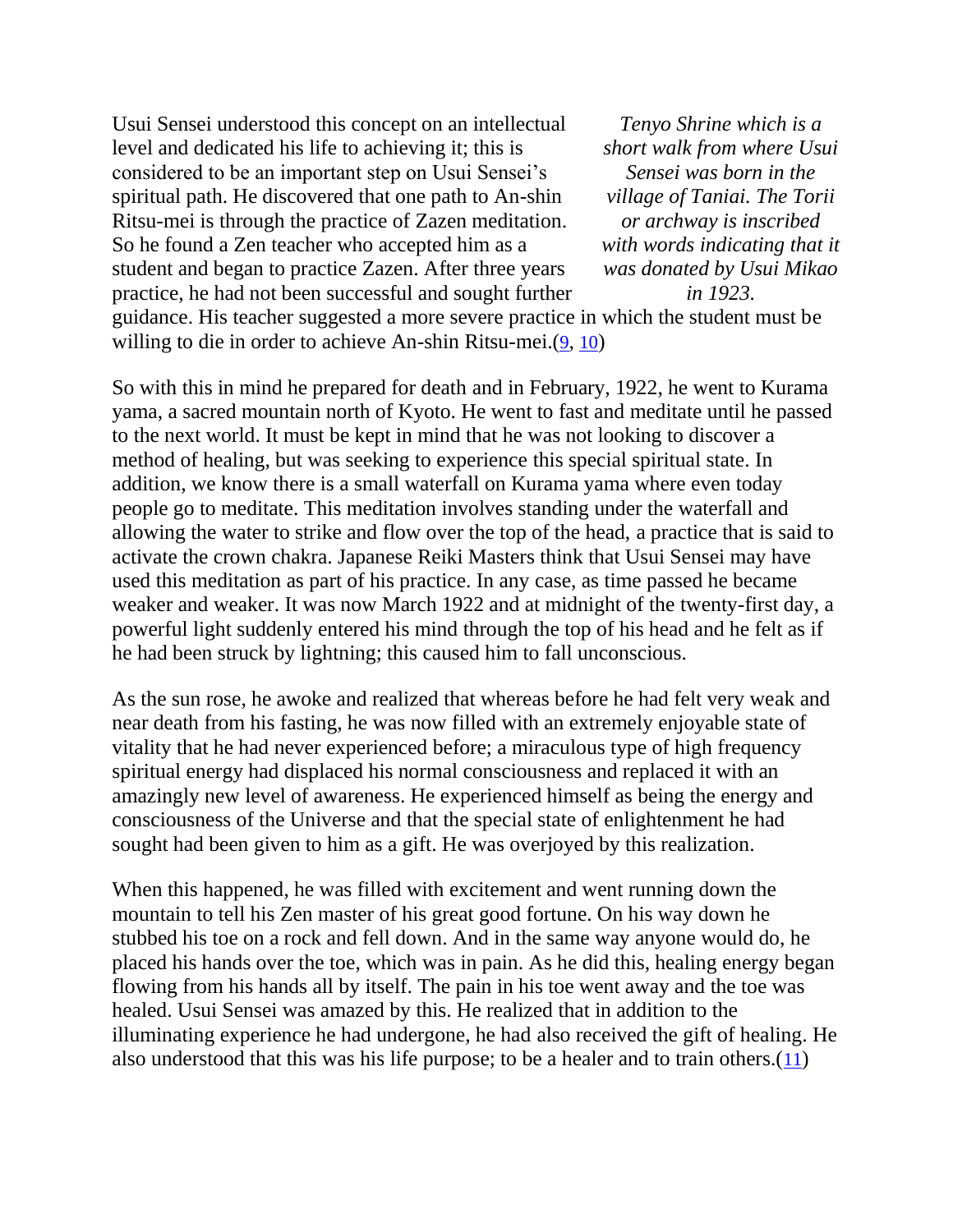In April 1922, he moved to Tokyo and started a healing society that he named Usui Reiki Ryoho Gakkai (Usui Reiki Healing Method Society). He also opened a Reiki clinic in Harajuku, Aoyama, Tokyo. There he taught classes and gave treatments.([12](https://www.reiki.org/faq/HistoryOfReikiToCopy.html#12))

At first, all Usui Sensei had was the healing energy. Over time he developed his system of Reiki practice. Most of these developments came in 1923 after the Great Kanto earthquake and tsunami that did extensive damage in Tokyo and killed and injured many thousands of people. Because there were so many people in need of healing, Usui Sensei decided he needed to do something to speed up his ability to train teachers.

It was at this time that he developed many of his practitioner techniques such as Gassho, Byosen scanning, Reiji-ho, Gyoshi ho, Seishin-to-itsu and so forth. He also developed a formal attunement method or Reiju kai, making it easier for others to learn Reiki and to become teachers. Prior to this, the method he used to pass on the Reiki ability was to simply hold the students hands, but this took a long time. The Reiju kai made transferring the Reiki ability much faster. Also, he had many different ways he performed the Reiju Kai, not just one.([13](https://www.reiki.org/faq/HistoryOfReikiToCopy.html#13)) During this time he also developed the Reiki symbols of which he had only three. These are the three symbols that we currently receive in Reiki II, which he called Okuden. He did not have a Master symbol. This important point was confirmed by Hiroshi Doi Sensei, a member of the Gakkai, and in discussions he had with several of the Gakkai presidents and many of the Shinpiden members.([14](https://www.reiki.org/faq/HistoryOfReikiToCopy.html#14)) This idea was also confirmed by Arjava Petter Sensei, who had contact with Shinpiden teachers from the Gakkai and with its president.([15](https://www.reiki.org/faq/HistoryOfReikiToCopy.html#15))

These same sources also indicate that Usui Sensei also gave many attunements to each student, not just one or one set. The purpose of the student receiving the attunement over and over was that this process continually acted to refine and develop one's ability to channel Reiki energy, thus making the energy one channeled more versatile and able to heal a wider range of conditions, to heal more deeply and in a shorter time. The philosophy of Usui Sensei was that there is no limit to the quality and effectiveness of the Reiki energy available in the universe and an important purpose for all students was to continually seek to improve the quality and effectiveness of the Reiki energy one is able to channel. $(16)$  $(16)$  $(16)$ 

He called his system of healing Shin-Shin Kai-Zen Usui Reiki Ryo-Ho (The Usui Reiki Treatment Method for Improvement of Body and Mind)([17](https://www.reiki.org/faq/HistoryOfReikiToCopy.html#17)) or in its simplified form Usui Reiki Ryoho (Usui Reiki Healing Method).

The first degree of his training was called Shoden (First Degree) and was divided into four levels: Loku-Tou, Go-Tou, Yon-Tou and San-Tou. (Note that when Takata Sensei taught this level, which in the West we refer to as Reiki Level I, she combined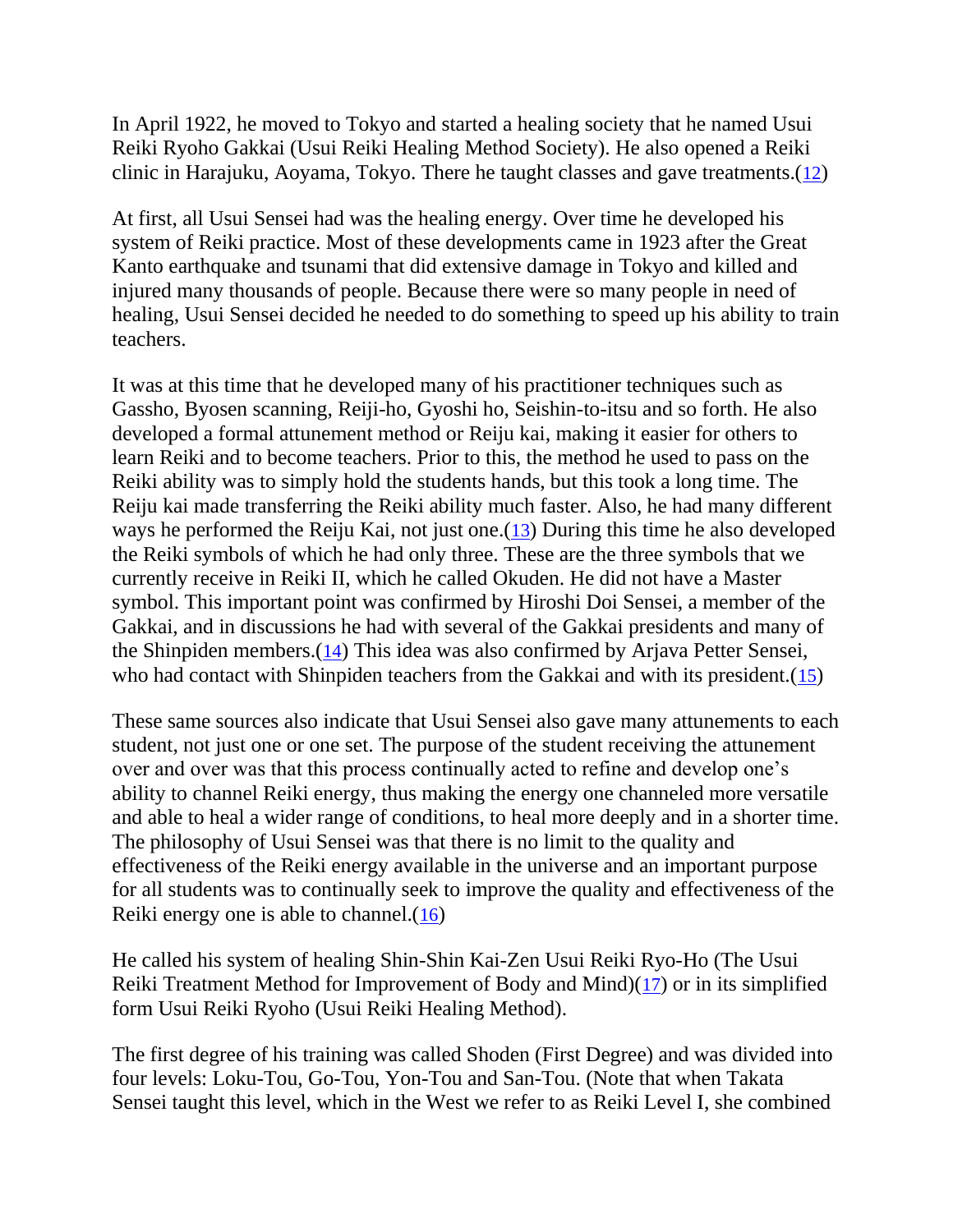all four levels into one. This is most likely why she did four attunements for Level I.) The next degree was called Okuden (Inner Teaching) and had two levels: Okuden-Zen-ki (first part), and Okuden-Koe-ki (second part). The next degree was called Shinpiden (Mystery Teaching), which is what Western Reiki calls Master level. The Shinpiden level includes, Shihan-Kaku (assistant teacher) and Shihan (venerable teacher).([18](https://www.reiki.org/faq/HistoryOfReikiToCopy.html#18))

Demand for Reiki became so great that Usui Sensei outgrew his clinic, so in 1925 he built a bigger one in Nakano, Tokyo. Because of this, his reputation as a healer spread all over Japan. He began to travel so he could teach and treat more people. During his travels across Japan he directly taught more than 2,000 students and initiated twenty Shihan,([19](https://www.reiki.org/faq/HistoryOfReikiToCopy.html#19)) each being given the same understanding of Reiki and approved to teach and give Reiju in the same way that he did.([20](https://www.reiki.org/faq/HistoryOfReikiToCopy.html#20))

The Japanese government issued him a *Kun San To* award for doing honorable work to help others.([21](https://www.reiki.org/faq/HistoryOfReikiToCopy.html#21)) While traveling to Fukuyama to teach, he suffered a stroke and died on March 9, 1926.([22](https://www.reiki.org/faq/HistoryOfReikiToCopy.html#22)) His grave is at Saihoji Temple, in Suginami, Tokyo, although some claim that his ashes are located elsewhere.

After Usui Sensei died, his students erected a memorial stone next to his gravestone. Mr. J. Ushida, a Shihan trained by Usui Sensei, took over as president of the Usui Reiki Ryoho Gakkai and was responsible for creating and erecting the Usui Memorial stone and ensuring that the gravesite would be maintained. Mr. Ushida was followed by Mr. Ilichi Taketomi, Mr. Yoshiharu Watanabe, Mr. Toyoichi Wanami and Ms. Kimiko Koyama. The current successor to Usui Sensei is Mr. Mahayoshi Kondo, who became president in 1998.

Contrary to what we have been told in the West, there is no "lineage bearer" or "Grand Master" of the organization started by Usui Sensei—only the succession of presidents listed above.([23](https://www.reiki.org/faq/HistoryOfReikiToCopy.html#23)) Among the twenty teachers initiated by Usui Sensei are Toshihiro Eguchi, Jusaburo Guida, Kan'ichi Taketomi, Toyoichi Wanami, Yoshiharu Watanabe, Keizo Ogawa, J. Ushida, and Chujiro Hayashi.([24](https://www.reiki.org/faq/HistoryOfReikiToCopy.html#24)) Contrary to one version of the Reiki story, Mr. J. Ushida, not Chujiro Hayashi, was the Gakkai's successor to Usui Sensei. It is also important to note that the first four presidents of the Gakkai who followed Usui Sensei were Shihan who had been trained directly by Usui Sensei, and the last of these was president of the Gakkai through 1975, thus assuring that the Gakkai understanding, practice and teaching methods were the same as that of Usui Sensei.

## **Chujiro Hayashi**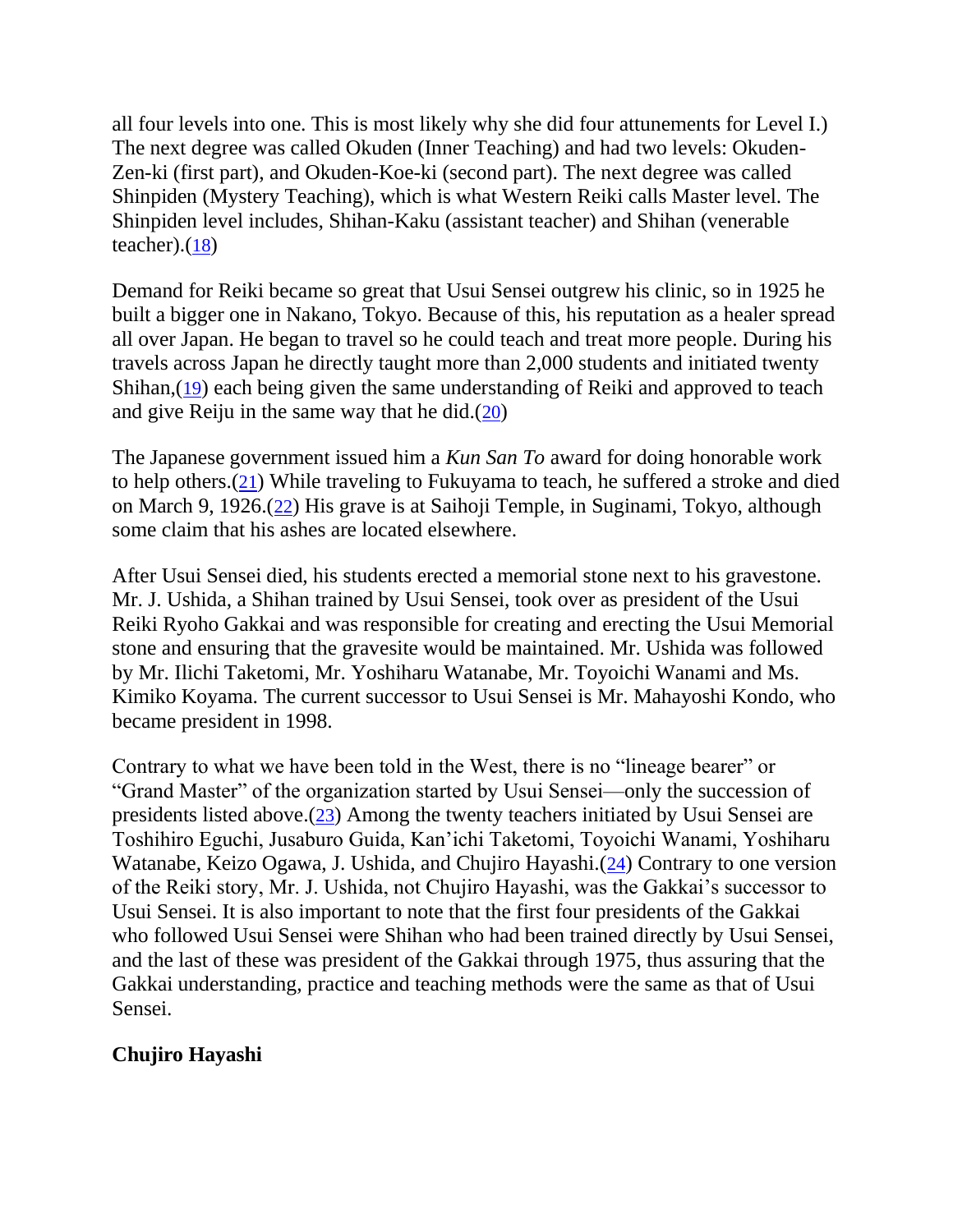Before his passing, Usui Sensei had asked Chujiro Hayashi Sensei to open his own Reiki clinic and to expand and develop Reiki Ryoho based on his previous experience as a medical doctor in the Navy. Motivated by this request, Hayashi Sensei started a school and clinic called *Hayashi Reiki Kenkyukai* (Institute). After Usui Sensei's passing he left the Gakkai.([25](https://www.reiki.org/faq/HistoryOfReikiToCopy.html#25))

At his clinic, which was located in Tokyo, he kept careful records of all the illnesses and conditions of his Reiki patients. He also kept records of which Reiki hand positions worked best to treat each illness and condition. Based on these records he created the *Reiki Ryoho Shinshin* (Guidelines for Reiki Healing Method).([26](https://www.reiki.org/faq/HistoryOfReikiToCopy.html#26)) This healing guide was part of a class manual he gave to his students. The handbook was to be used only if the



*Dr. Chujiro Hayashi*

practitioner was not able to use Byosen scanning to find the best hand positions to use. Many of his students received their Reiki training in return for working in his clinic. $(27)$  $(27)$  $(27)$ 

Hayashi Sensei also changed the way Reiki sessions were given. Rather than have the client seated in a chair and treated by one practitioner as Usui Sensei had done, Hayashi Sensei had the client lie on a treatment table and receive treatment from several practitioners at a time. He also created a new, more effective system for giving Reiju (attunements).([28](https://www.reiki.org/faq/HistoryOfReikiToCopy.html#28)) In addition, to increase the value his students received while he was traveling, he developed a new method of teaching Reiki. In this method, he taught both Shoden and Okuden (Reiki I&II) together in one five-day seminar. Each day included two to three hours of instruction and one Reiju.([29](https://www.reiki.org/faq/HistoryOfReikiToCopy.html#29))



*Current photo of where Hayashi Sensei's Reiki* 

Following the Usui method, students were encouraged to *clinic was located in Toyko.*receive Reiju on a regular basis from their local Shihan or teacher after completing Hayashi Sensei's class so as to continue to refine and develop the quality of the Reiki energy that they channeled.

Because of his trip to Hawaii in 1937–38 prior to the Japanese attack on Pearl Harbor, he was asked by the Japanese military to provide information about the location of warehouses and other military targets in Honolulu. He refused to do so and was declared a traitor. This caused him to "lose face," which meant he and his family would be disgraced and would be ostracized from Japanese society. The only solution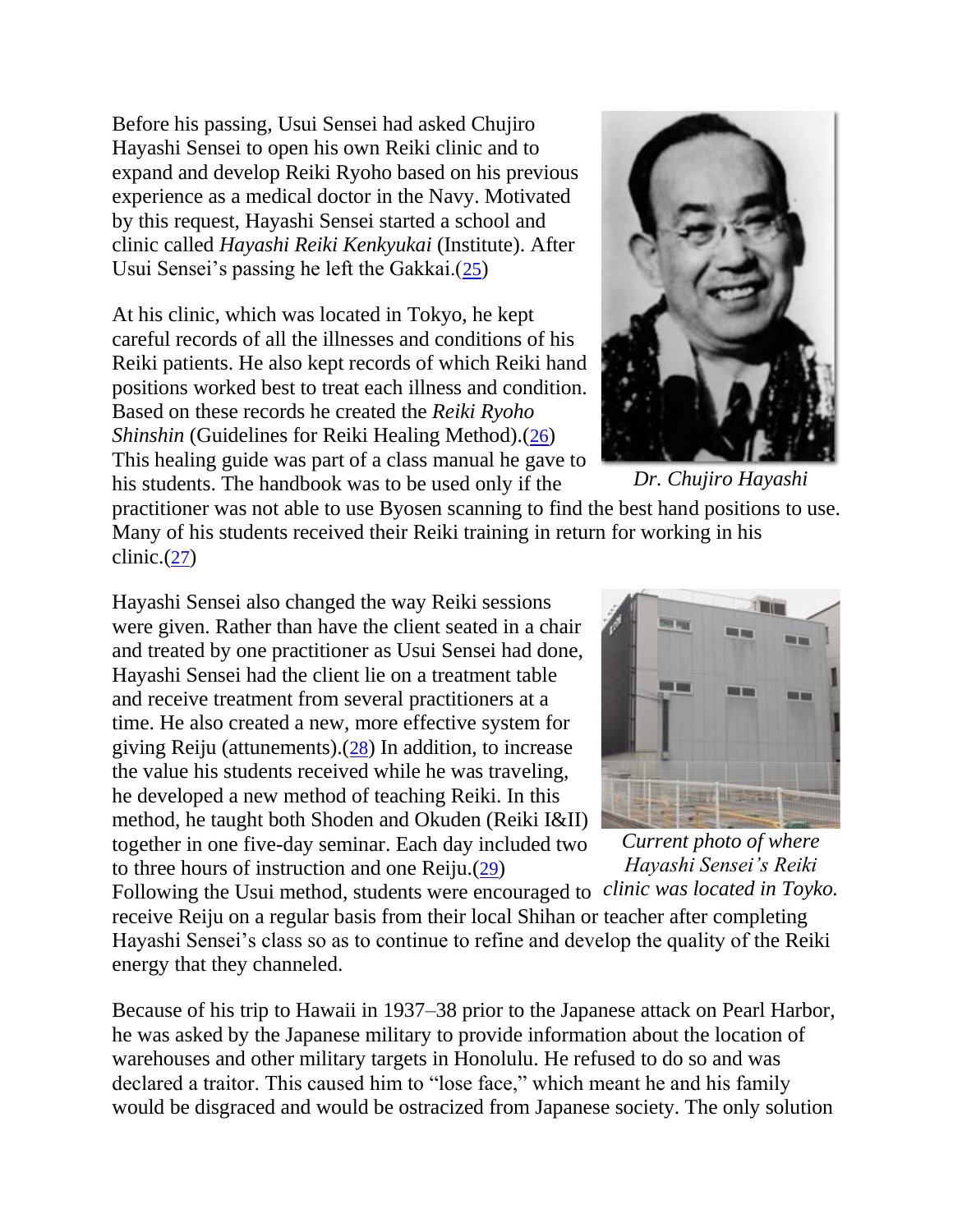was seppuku (ritual suicide), which he carried out. He died honorably on May 11, 1940.([30](https://www.reiki.org/faq/HistoryOfReikiToCopy.html#30))

After this, Hayashi Sensei's wife Chie Hayashi took over his clinic and ran it for some years, but eventually she retired; with no one to take over this position, the clinic came to an end. It is likely that some of Hayashi Sensei's students continued to teach but most of these have also passed on. In 1999 it was discovered that Chiyoko Yamaguchi Sensei, a Shinpiden or Master student of Hayashi Sensei, was still alive and practicing. She was encouraged to teach and began doing so. Fortunately, I was able to take her Reiki I&II class in 2001 in Kyoto, Japan. Chiyoko Yamaguchi passed on in 2003.

# **Hawayo Takata**

The following is a summary of Takata Sensei's version of her early years leading up to her contact with Reiki at the Hayashi clinic. It comes from an interview that appeared in *The (San Mateo) Times*, May 17, 1975 titled "Mrs. Takata Opens Minds to Reiki" by Vera Graham:

*She stated that she was born on December 24th, 1900, on the island of Kauai, Hawaii. Her parents were Japanese immigrants and her father worked in the sugar cane fields. She eventually married the bookkeeper of the plantation where she was employed. His name was Saichi Takata and they had two daughters. In October 1930, Saichi died at the age of 34, leaving Mrs. Takata to raise their two children.*



*Hawayo Takata*

*In order to provide for her family, she had to work very hard with little rest. After five years she developed severe abdominal pain and a lung condition, and she had a nervous breakdown. Soon after this one of her sisters died and it was Takata Sensei's responsibility to travel to Japan, where her parents had resettled to deliver the news. She also felt she could receive help for her health issues in Japan.*

*After informing her parents and attending the funeral, she entered a hospital and stated that she was diagnosed with a tumor, gallstones, appendicitis and asthma. She was told to prepare for an operation but opted to visit Hayashi Sensei's clinic instead.*

*Mrs. Takata was unfamiliar with Reiki but was impressed that the diagnosis of Reiki practitioners at the clinic closely matched the doctor's at the hospital. She began*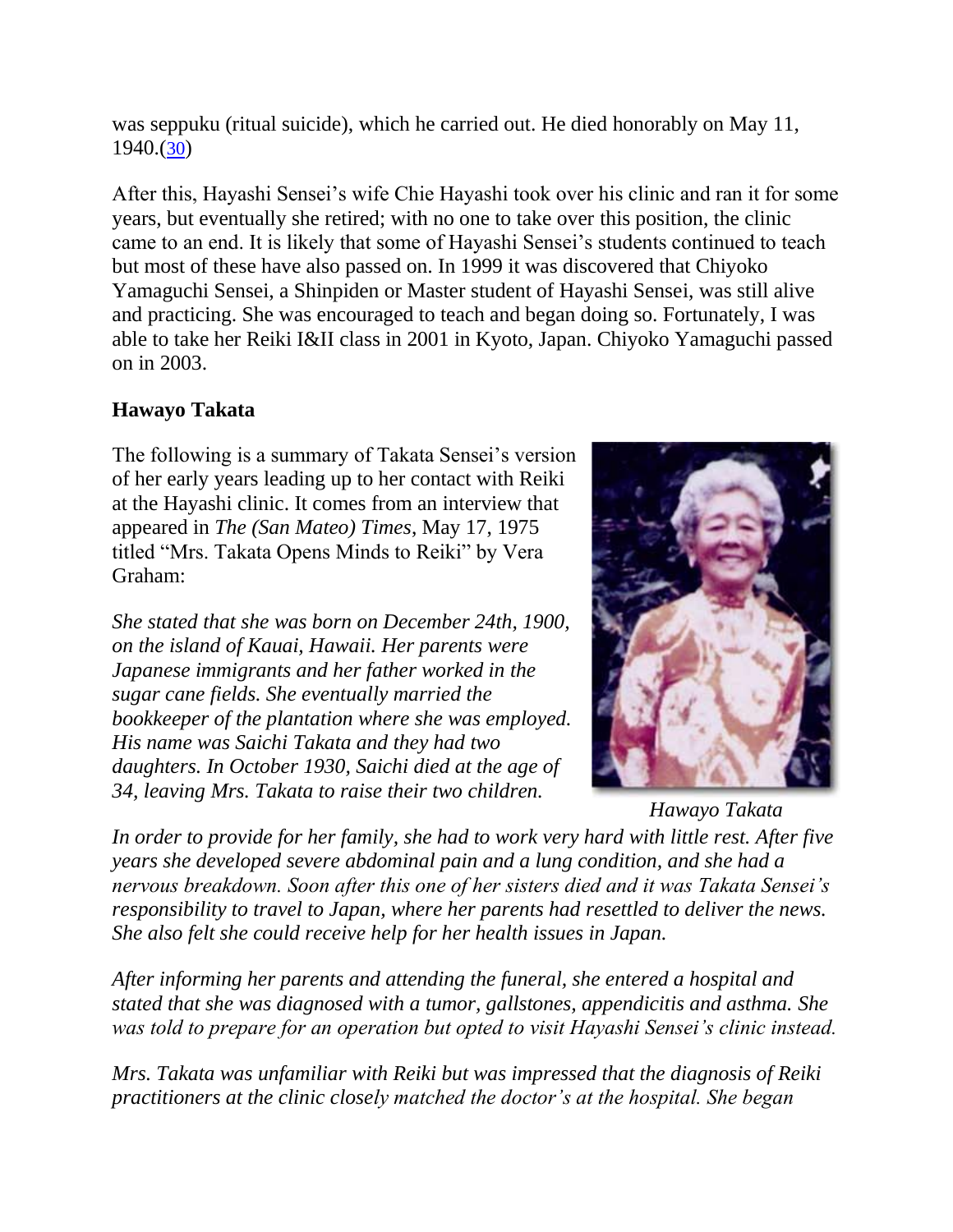*receiving treatments. Two Reiki practitioners would treat her each day. The heat from their hands was so strong, she said, that she thought they were secretly using some kind of equipment. Seeing the large sleeves of the Japanese kimono worn by one, she thought she had found the secret place of concealment. Grabbing his sleeves one day she startled the practitioner, but, of course, found nothing. When she explained what she was doing, he began to laugh and then told her about Reiki and how it worked.*

*Mrs. Takata got progressively better and in four months was completely healed. She wanted to learn Reiki for herself. In the spring of 1936 she received First Degree Reiki from Dr. Hayashi. She then worked with him for a year and received Second Degree Reiki. Mrs. Takata returned to Hawaii in 1937, followed shortly thereafter by Hayashi Sensei, who came to help establish Reiki there, and his daughter. In February 1938, Hayashi Sensei initiated Hawayo Takata as a Reiki Master.*

Takata Sensei practiced Reiki in Hawaii, establishing several clinics, one of which was located in Hilo on the Big Island. She gave treatments and initiated students up to Reiki II. She became a well-known healer and traveled to the U.S. mainland and other parts of the world teaching and giving treatments. She was a powerful healer who attributed her success to the fact that she did a lot of Reiki on each client. She would often do multiple treatments, each sometimes lasting hours and treat difficult cases everyday for months until the client was healed. To help with this process, she often initiated members of a client's family so they could give Reiki to the client as well.



*This house is where Takata Sensei's clinic was located in Hilo, Hawaii where she gave Reiki sessions from 1939 to 1949.*

Takata Sensei had a unique way of practicing and teaching Reiki that was noticeably different than how Usui Sensei or Hayashi Sensei had practiced and taught. The late John Harvey Gray was one of Takata Sensei's most respected students and in fact she indicated that he would be one of three Reiki Masters that were to carry on her work after she retired.([31](https://www.reiki.org/faq/HistoryOfReikiToCopy.html#31)) He indicates in his Reiki book that Takata Sensei had changed the way she taught Reiki because she said that the Japanese style was too complicated and would be difficult for the Western mind to learn. Because of this, she said she had simplified the system. This included the development of her own hand position system, which she called the foundation treatment. This consisted of eight hand positions, which were on the abdomen, the shoulders and head. She also included some additional positions for the back if the client needed them.([32](https://www.reiki.org/faq/HistoryOfReikiToCopy.html#32)) This varied considerably from how Usui Sensei and Hayashi Sensei practiced in that they taught Byosen scanning as the way to find the best hand positions for treatment. They also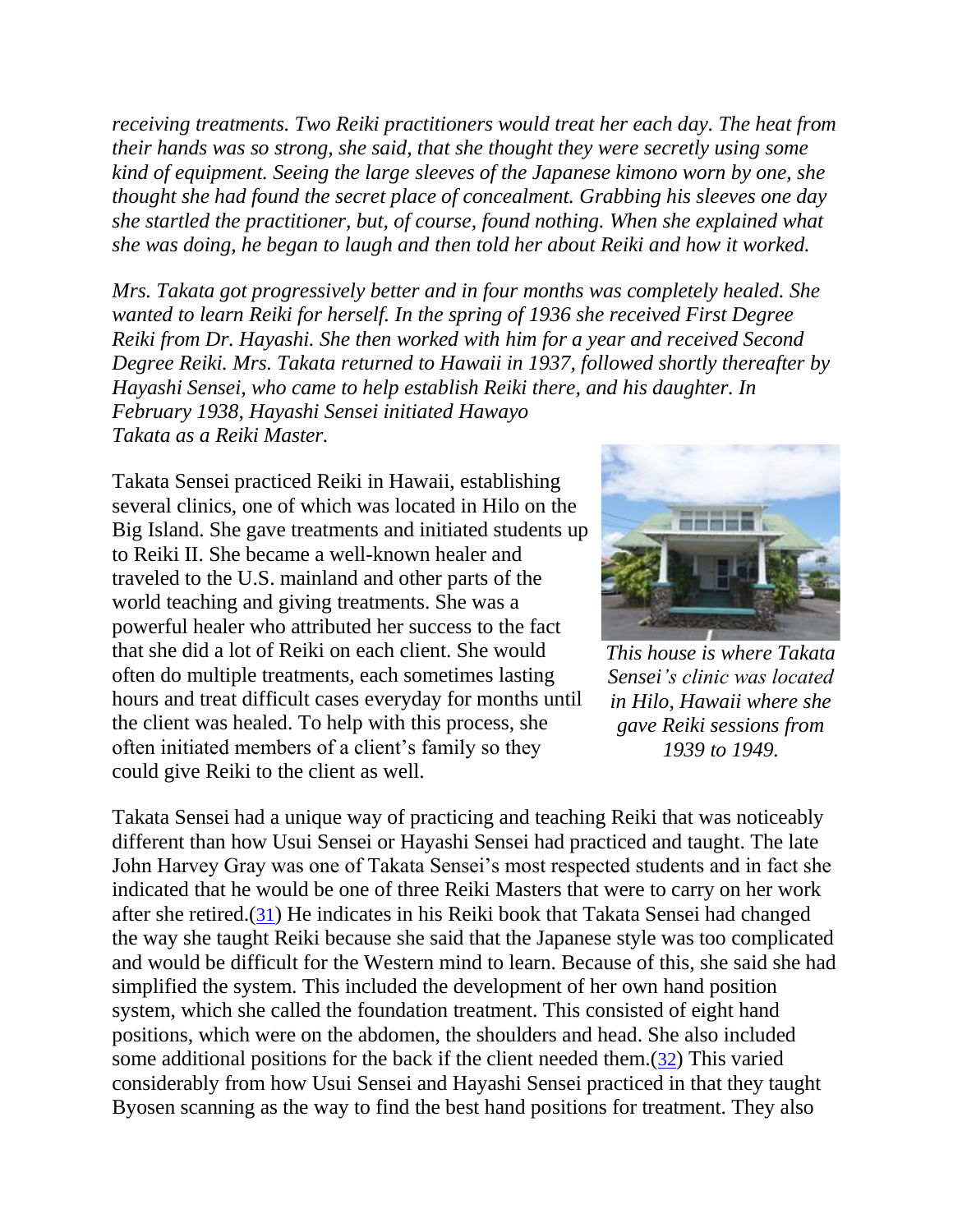indicated that Byosen scanning was the most important practice technique for a student to master after the practice of continually receiving repeated Reijus. Yet, Takata Sensei never taught this technique. She also did not teach any of the other methods used by Usui Sensei and Hayashi Sensei such as Gassho, Reiji-ho, Kenyoku, Gyoshi-ho, Koki-ho and so forth. Additionally, she had a different attunement method for each level of Reiki, taught her students that the attunements empowered the symbols and taught a Master symbol that was given to Master students. In her system, the Master symbol was needed in order to give attunements, and it could also be used during Reiki sessions for purposes of healing. She did not encourage her students to receive as many attunements as possible as was taught by Usui Sensei and Hayashi Sensei, but taught that just one set of four attunements for Reiki I and one or two attunements for Reiki II and one for the Master level are all that are necessary.([33](https://www.reiki.org/faq/HistoryOfReikiToCopy.html#33))

The simplified system that Takata Sensei taught was effective and has proven to produce valuable results for her students and their clients. Because of this, Takata Sensei can be considered an important innovator of Usui Reiki Ryoho.

One thing that is important to understand is that if it were not for Takata Sensei, Reiki would most likely have fallen into obscurity and never have been practiced by people all over the world; even in Japan it would have been mostly unknown. This is because after World War II, the United States required Japan to unconditionally surrender. This placed the United States in complete control of Japan. One of the conditions the U.S. required is that all those practicing any kind of healing be required to have a license. Some of the healing groups did get licensed, but the Usui Reiki Ryoho Gakkai decided that they did not want to be controlled by a licensing board and instead chose to go underground. They decided that the members were not to talk to anyone outside their group about Reiki and that they would only practice Reiki with each other. This made it difficult for anyone to find out about Reiki in Japan including the Japanese. Also, because it became very difficult for new members to join, the membership slowly declined. This problem exists even now, and the Gakkai membership continues to slowly dwindle. If this continues, at some time in the not too distant future the Gakkai is likely to come to an end.

Because Takata Sensei learned Reiki in Japan and returned to Hawaii and began teaching Reiki before World War II, she prevented Reiki from being lost. She was a great teacher and promoter and taught Reiki classes all over Hawaii and in many parts of the U.S. mainland. Before her passing, she taught 22 Reiki Masters who carried on the tradition.

#### **The Evolution of Reiki**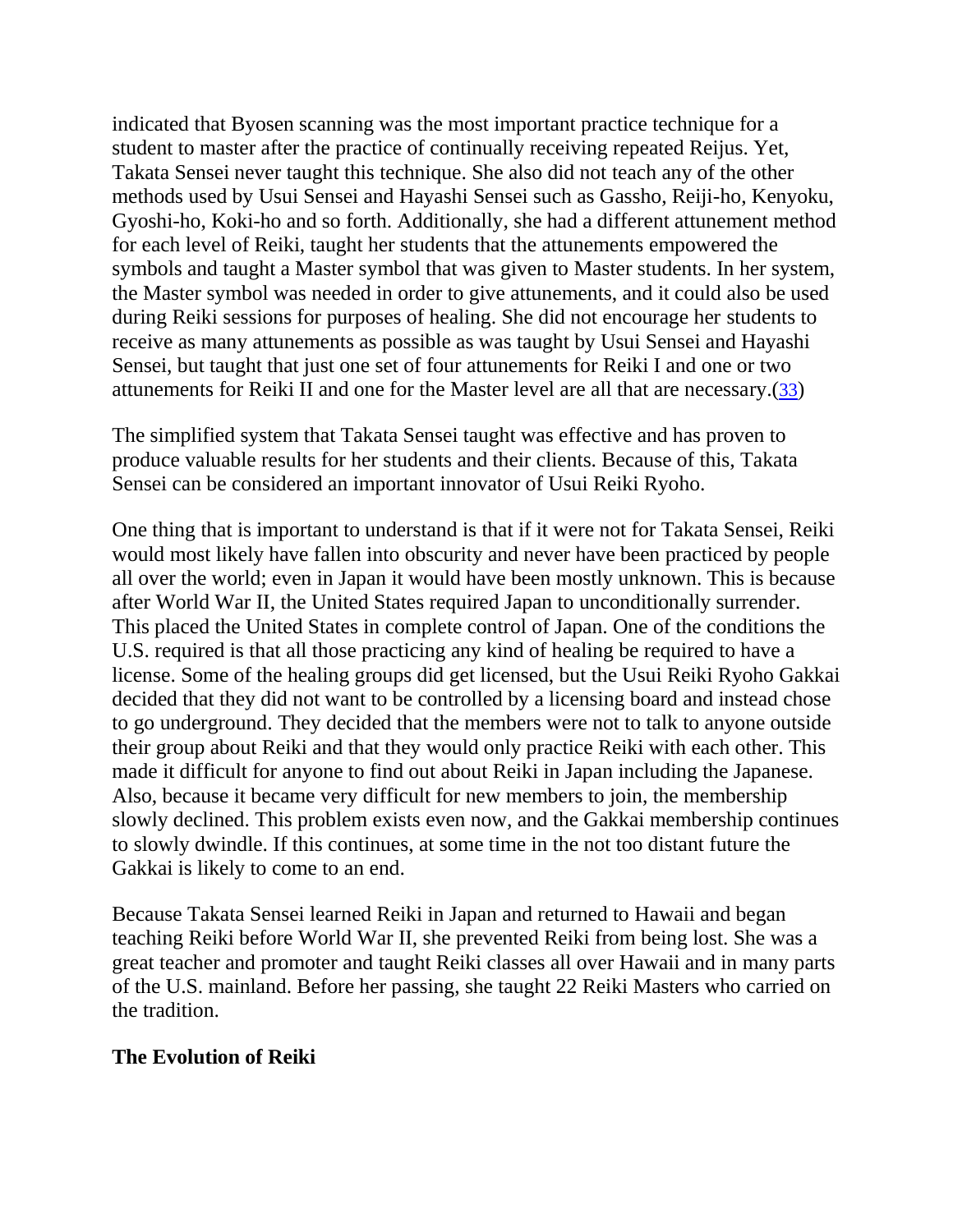One thing I came to realize from my training experience is that there is no limit to the possibilities offered by Reiki. As demonstrated by Usui Sensei, Hayashi Sensei and Takata Sensei, Reiki is something that is meant to be developed. This is true for the techniques one uses to practice Reiki, but it is also true for the quality of the healing energy.

Reiki energy comes from an infinite source and because of this, regardless of how developed and evolved ones healing energy has become, one will always be channeling only a small portion of the potential healing energy that is available; it is always possible for the quality, effectiveness and benefit of one's healing energies to improve and this includes what takes place in the Attunements, Placements and Ignitions.

Usui Sensei alluded to this when he said he wasn't at the top of the Reiki healing system, but one step below.([34](https://www.reiki.org/faq/HistoryOfReikiToCopy.html#34)) It is also important to note that according to the Bible, Jesus, who is considered by many to be a great healer and spiritual master, said that we could do everything he had done and even more.([35](https://www.reiki.org/faq/HistoryOfReikiToCopy.html#35))

## **Reiki Continues to Develop**

Takata Sensei required all the Masters she trained to charge a fee of \$10,000 for the Master level. She taught that this was a required fee, and if you did not charge this fee, then you would not be teaching Usui Reiki. The fee wasn't based on the length or quality of training she provided, as no apprenticeship was included.([36](https://www.reiki.org/faq/HistoryOfReikiToCopy.html#36)) The actual length of her Master training has not been documented by any of her Masters, except for Bethel Phaigh, who reported receiving both Level II and Master within a few days.([37](https://www.reiki.org/faq/HistoryOfReikiToCopy.html#37)) However, my conversations with a few of her Masters indicate in at least some cases her Master training lasted only a few days. According to Phagh, the high fee was to instill respect for the Master level. However, the high fee, along with the tendency of Takata Sensei's Masters not to teach many other Masters, was causing Reiki to spread very slowly.

Iris Ishikuro was one of Takata Sensei's Master students and Iris also had other training as a healer. She was involved with the Johrei Fellowship, a religious fellowship that includes healing with energy projected from the hands.([38](https://www.reiki.org/faq/HistoryOfReikiToCopy.html#38)) She had also learned another kind of healing from her sister, who worked in a Tibetan temple in Hawaii. After Takata Sensei passed in 1980, Iris decided that she would follow her own inner guidance and teach for a more reasonable fee. As far as I know, she was the only one of Takata Sensei's twenty-two Masters who did this. The others continued to charge the high fee for Mastership.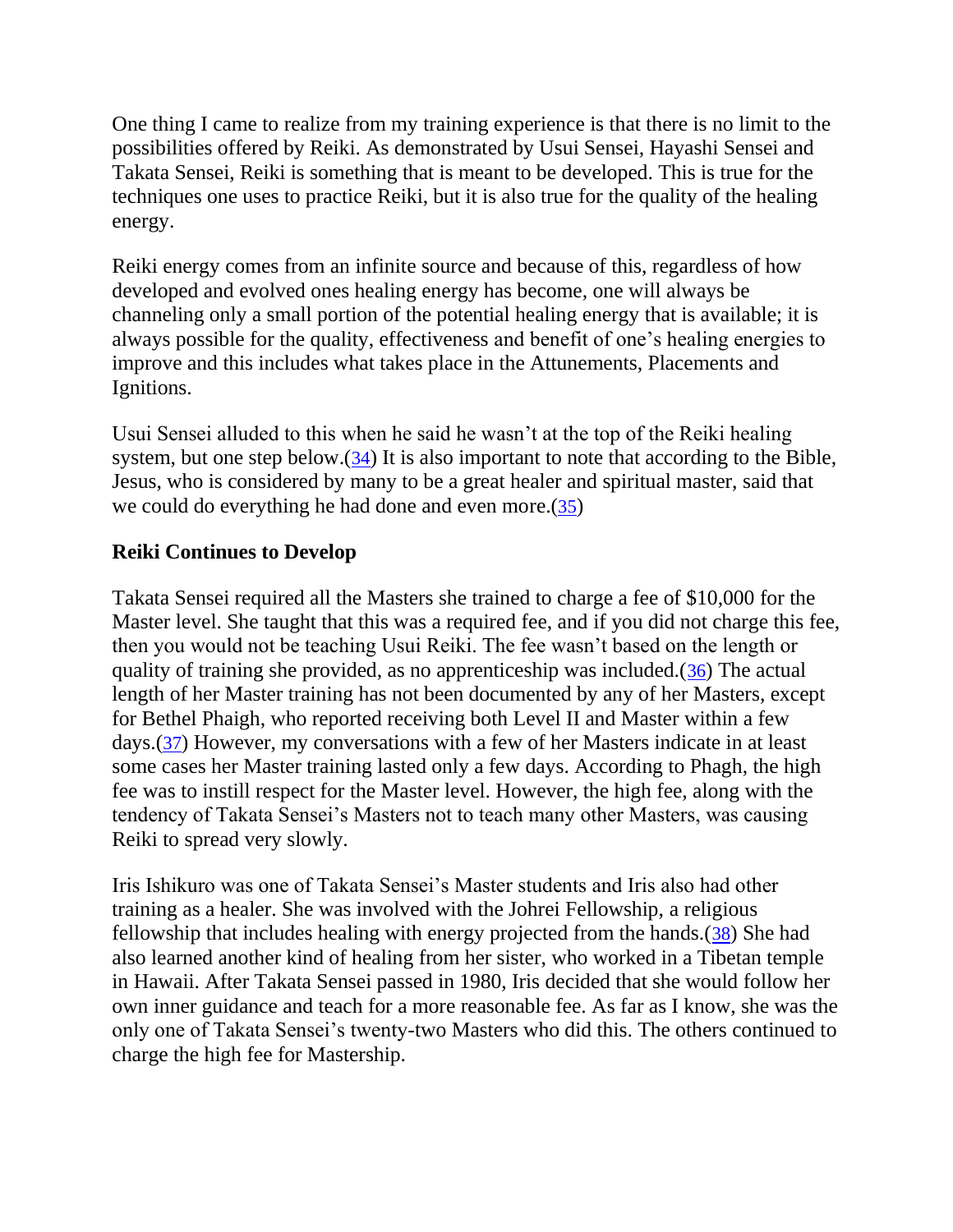Iris trained only two Masters. One was Arthur Robertson and the other was her daughter, Ruby. She asked them to always charge a reasonable fee. Ruby decided not to teach Reiki. However, Arthur Robertson did begin teaching in the mid-1980s. The reasonable fee allowed many more students to become Reiki Masters. He began giving Master trainings with ten to thirty students in each class. Those that Robertson taught trained others and the number of teaching Reiki Masters quickly increased.

Because Iris Ishikuro ignored the price restriction that Takata Sensei had placed on Reiki, she became the pathway through which Reiki would spread more quickly and eventually be passed on to people all over the world. In light of this, it is likely that the majority of Reiki people in the world have their lineage going back through Iris Ishikuro.

Arthur Robertson had also been a teacher of Tibetan shamanism and had learned a healing method that made use of several symbols and an attunement-like technique called an empowerment. This method had similarities to Usui Reiki. After becoming a Reiki Master, he developed an alternative method of Reiki that was a combination of the Tibetan style of healing and Usui Reiki. The parts from Tibetan shamanism were the use of two Tibetan symbols—with one being used as a Master symbol—and the Violet Breath. It also incorporated the use of the three symbols from the *Okuden* level of Usui Reiki. He called this system Raku Kei.([39](https://www.reiki.org/faq/HistoryOfReikiToCopy.html#39)) Robertson taught both the Takatastyle Usui system and *Raku Kei,*teaching them separately in different classes.

## **Usui/Tibetan Reiki**

My first Reiki Master teacher, Diane McCumber, learned Reiki from Arthur Robertson and was taught both the Takata-style Usui system and the *Raku Kei* system. While I learned both from her in March 1989, she mainly taught the *Raku Kei* system. Later the same year, I was also taught the Usui system by Marlene Schilke, who had also learned from Arthur Robertson.

By combining the Usui and Raku Kei systems I developed the Usui/Tibetan system of Reiki. This system kept the four Usui symbols as taught by Takata Sensei and added the Tibetan symbols and violet breath as taught by Arthur Robertson for a total of six symbols. I taught this system from the beginning of my teaching practice in June 1989, when I taught my first class, and continued with this system through 2013.

# **Karuna Reiki ®**

After becoming a Reiki master, student began showing me symbols I had not seen before and asking if I knew anything about them. When this happened I would keep the drawings of the symbols and any additional information they had about the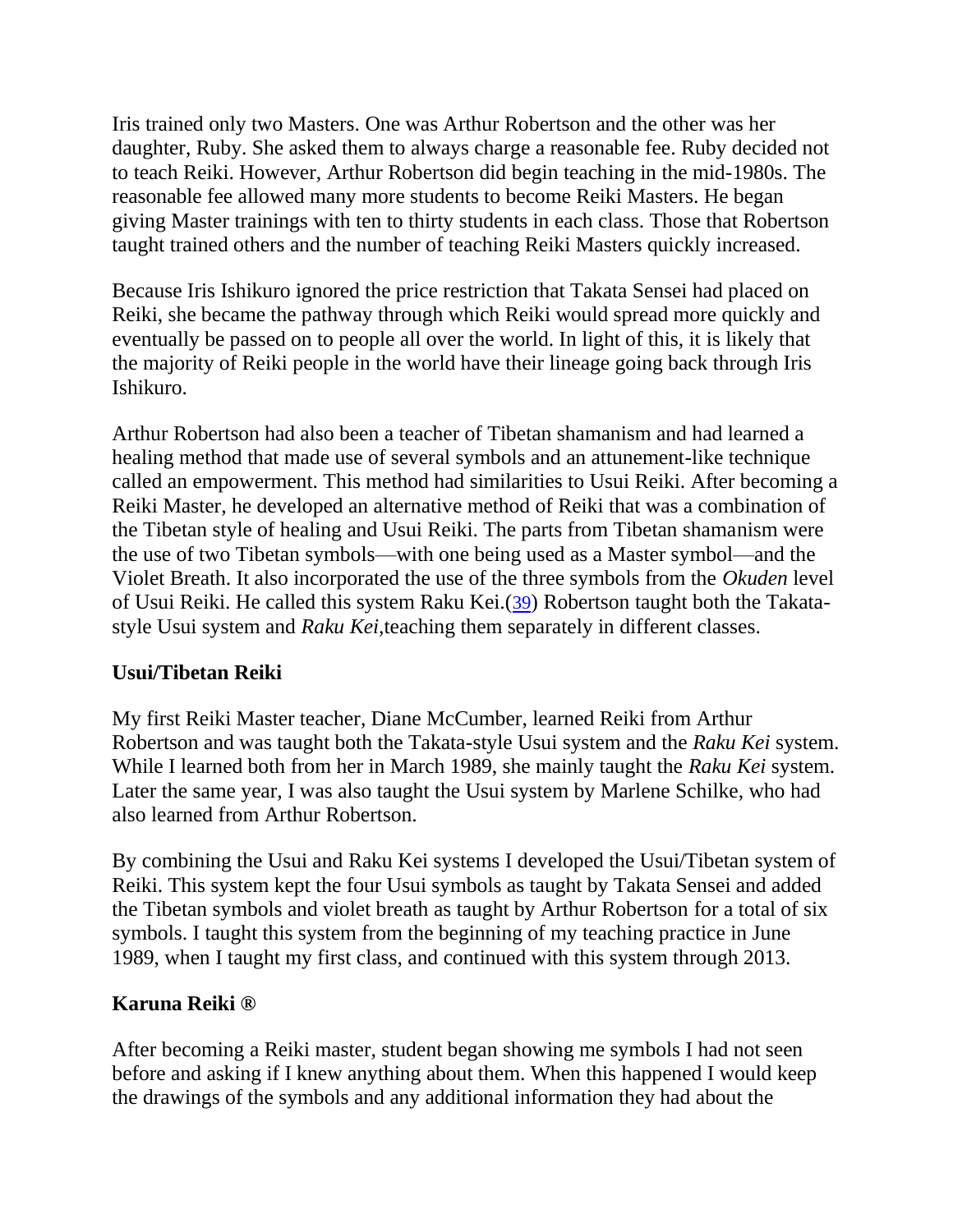symbols. After a while different students would show me symbols, some of which I had seen before and tell me that another teacher was teaching the symbols and wanted to know if I was going to teach them. I suggested they go to the other teacher and take her class. Eventually they came back to me and said they had talked to the other teacher but decided they didn't want to take a class from her but asked me if I would research the symbols and create a class as they preferred to learn about the symbols from me. It seemed like I was being guided rather directly to create the class.

I contacted some of my best students and expecially those who were sensitive to healing energy and clairvoyant and asked them to meet with me over a weekend to experiment with some new Reiki symbols. When we met I prayed for guidance and asked the we would be shown how to create a class to teach the new symbols that would provide new beneficial healing energies for the students.

This process worked and between 1993 and 1995, a new style of Reiki was created. At first we called it Sai Baba Reiki as we had been told that three of the symbols had come from Sai Baba, a guru in India who has since passed on. When I discovered he had not channeled the symbols, I was guided to rename the system Karuna Reiki  $\circledR$ and then later guided to trademark the name.

Karuna Reiki ® has 8 treatment symbols and at first had 4 master symbols. After Holy Fire Reiki came into being, I was guided to upgrade it to Holy Fire Karuna Reiki ® and make the Holy Fire symbol the master symbol.

## **Japanese Reiki Techniques**

I also sponsored Arjava Petter and his former wife Chetna Kobyashi to teach their Japanese Reiki Techniques classes in 1999 and 2000 in the U.S. and so had the great opportunity of thoroughly learning the Japanese Reiki healing methods that had been left out by Takata Sensei. In addition, I have studied the Japanese Reiki Techniques with Chiyoko Yamaguchi Sensei and her son, Tadao Yamaguchi Sensei, and also with Hiroshi Doi Sensei and Hyakuten Inamoto Sensei. This broadened my understanding of Reiki and helped me in many ways. (See my lineage chart on page v.) I continued to keep an open mind about the possibility of channeling ever higher levels of Reiki energy.

# **Holy Fire Reiki**

In January 2014, during a session with Janice Jones, a spiritual advisor I had been seeing for the previous 19 years, I was made aware of a healing energy that was more refined and contained a higher level of consciousness than anything I had previously experienced. During the session, I was given the symbol and the attunement for it and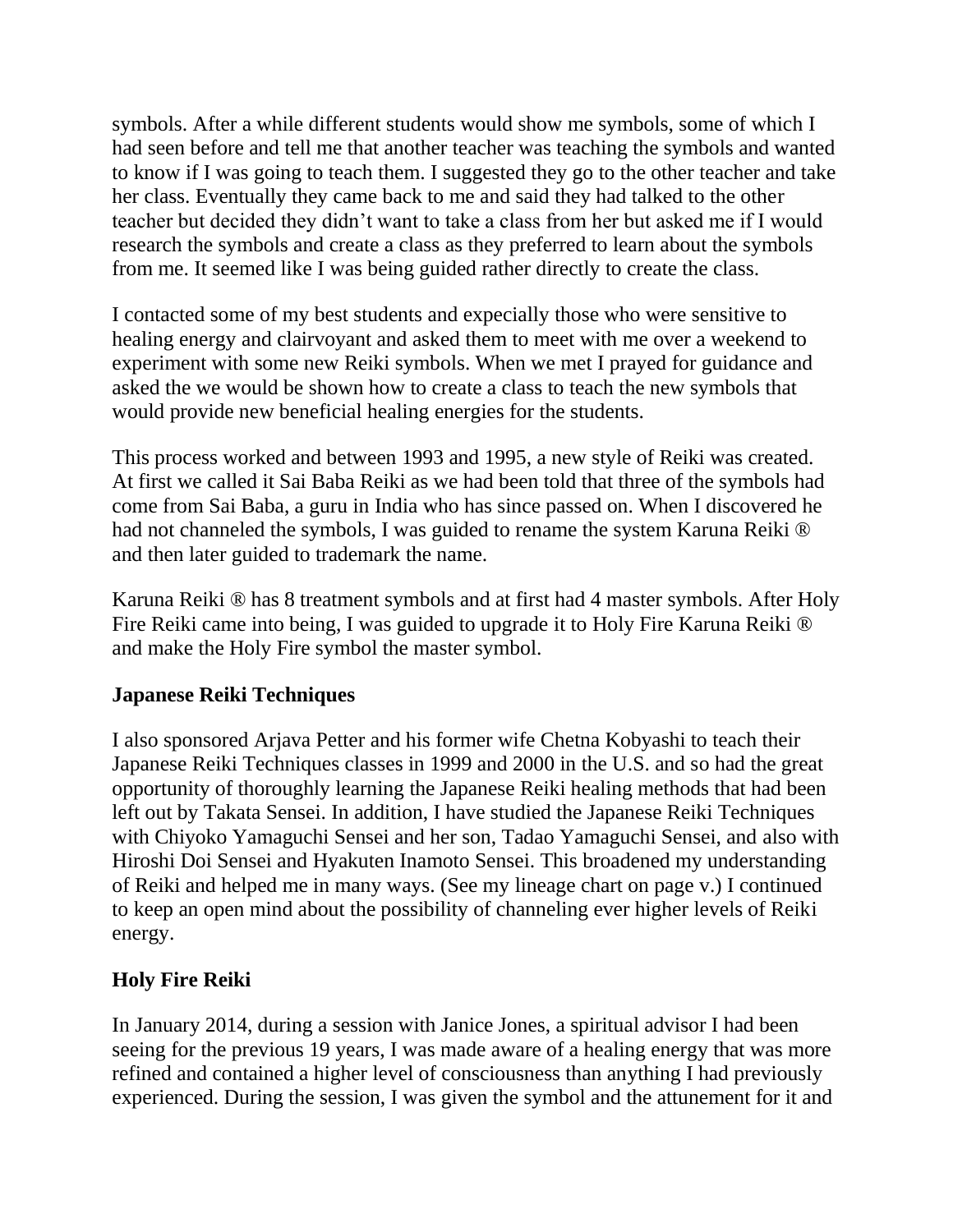was told I was to begin teaching it as part of the ART/Master class scheduled to start the next day. The energy around this experience was so clear and powerful that I trusted what I was told and followed the instructions. The energy guided me through that first teaching experience.

The Tibetan symbols including the Tibetan Master symbol and the Tibetan Fire Serpent as well as the violet breath, were retired and replaced with the Holy Fire. (All of the Usui symbols including the Power, Mental/Emotional, Distant and Master symbols were retained.) The attunement process was changed to an Ignition for the Master level and then later a Placement process for Reiki I&II and ART. These new methods of passing on the energy were significantly different, requiring little interaction with the students, yet producing amazing results. The students experienced meaningful healing experiences and were very happy to be taking part in something so new and beneficial. This system is easier to learn and to teach and yet works better than any healing method we had been aware of.

## **The Essence of Reiki**

As we meditate on Reiki energy, both when giving treatments to others and to ourselves and when teaching classes and giving attunements, and now with Holy Fire Reiki when giving Placements and Ignitions we become aware of a wealth of positive qualities that are embodied within the essence of the Reiki energy. These qualities transcend states of consciousness we usually are aware of and take us up into ever more refined feelings of peace, joy and happiness. In addition, they are also capable of helping us develop healthy, positive traits in our personalities.

However, since Reiki respects free will, it will not heal us or develop these higher states unless we invite it to do so. This requires that we be willing to change. The ability to recognize unhealthy personal qualities within ourselves and be willing to let them go is necessary if we are to move forward with our personal healing. Those who accept Reiki as their spiritual path and are devoted to allowing it to heal them completely and surrender to its ability to do this find that Reiki will guide them more quickly along the path of healing. This process can include improving the quality of the Reiki energy that one is able to channel as well as helping to develop all the qualities that are healthy for a person to have.

As the quality improves, Reiki can heal us and those who come to us for Reiki sessions and classes more easily and more deeply. As the quality of Reiki energy one is able to channel becomes more refined and effective, one becomes more aware of the essence of Reiki and the amazing places it is capable of taking us.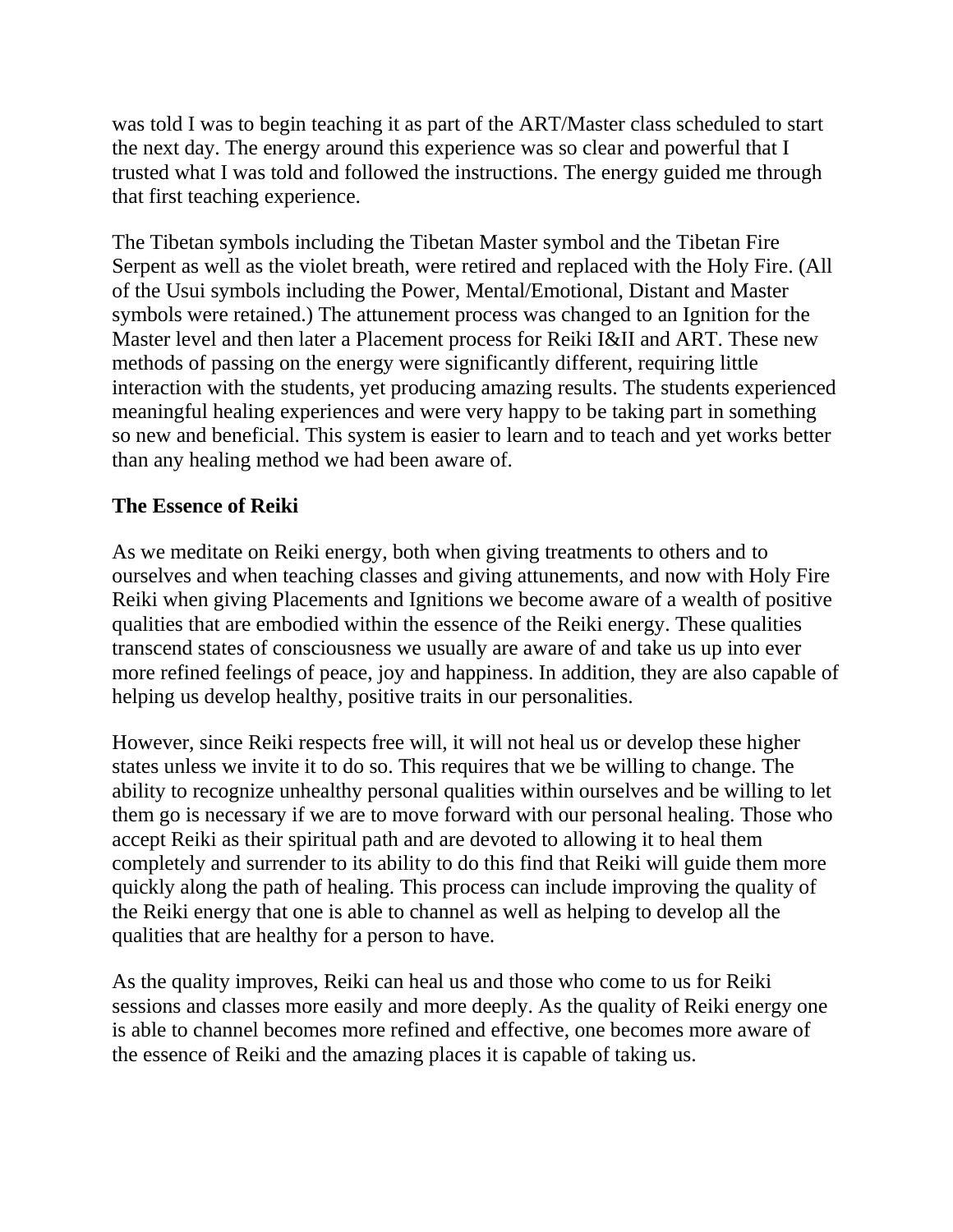The positive, healthy traits Reiki is capable of developing within us include patience, love of self and others, non-competitiveness. It moves us into a place of acceptance of others' ideas and beliefs and helps us to be non-judgmental, empowers our ability to forgive, develops gratitude for friends and family and for all we have and experience, improves the quality of joy and peace we experience and most importantly increases our connection to the Source of Reiki so that an ever stronger feeling of safety develops as Reiki more easily guides our lives and watches over all that we do.

This understanding helps us to appreciate that Reiki has an unlimited potential. This idea is validated by the fact that both Usui Sensei and Hayashi Sensei encouraged their students to further refine and improve the quality of Reiki they were able to channel. It is also apparent from the idea that if Reiki does come from an unlimited potential as most Reiki people agree, then no matter how effective our Reiki has become, it's always possible for it to become more effective. This concept can be likened to a library. Once one has a library card, one has access to the books in the library, but that doesn't mean that one has read all the books and can apply all the knowledge and wisdom they contain. The same is true of Reiki. Simply having received the attunements or Ignitions does give you access to the Reiki energy, but that doesn't mean you are able to channel the highest and most effective qualities of Reiki that exist. It simply means you now are able to access the Reiki energy and if you give it permission and work with it, it can refine your ability to channel ever higher and more effective levels of healing energy. This awareness becomes even more apparent with Holy Fire Reiki and, as you shall experience in this class, an ever higher level of joy, peace and love will show you how wonderful and important it is to allow yourself to receive this gift.

1. This section comes from an article titled, "The Future of Reiki" that appeared in the winter, 2015 issue of *Reiki News Magazine*.

2. William Lee Rand et al., *An Evidence Based History of Reiki* (Southfield, MI: The International Center for Reiki Training, 2015). See www.reiki.org.

3. Tadao Yamaguchi. ―Excerpts from Light on the Origin of Reiki‖ *Reiki News Magazine* (Spring 2011), 19. Included in this article is a photo of the 20 shihan taught by Usui Sensei. The text below the photo indicates that these are the students of Usui Sensei who were authorized to teach in the same way he taught. Juzaburo Ushida is in the photo.

4. Inscription on Usui Memorial, Saihoji Temple, Suginami, Tokyo, Japan.

5. Inscription on Usui Memorial.

6. Toshtaka Mochizuki, *lyashi No Te, (Healing Hands)* (1995), 227, ISBN 4-88481-420-7 C0011 P1400E.

7. Yamaguchi, *Light on the Origins of Reiki*, 61.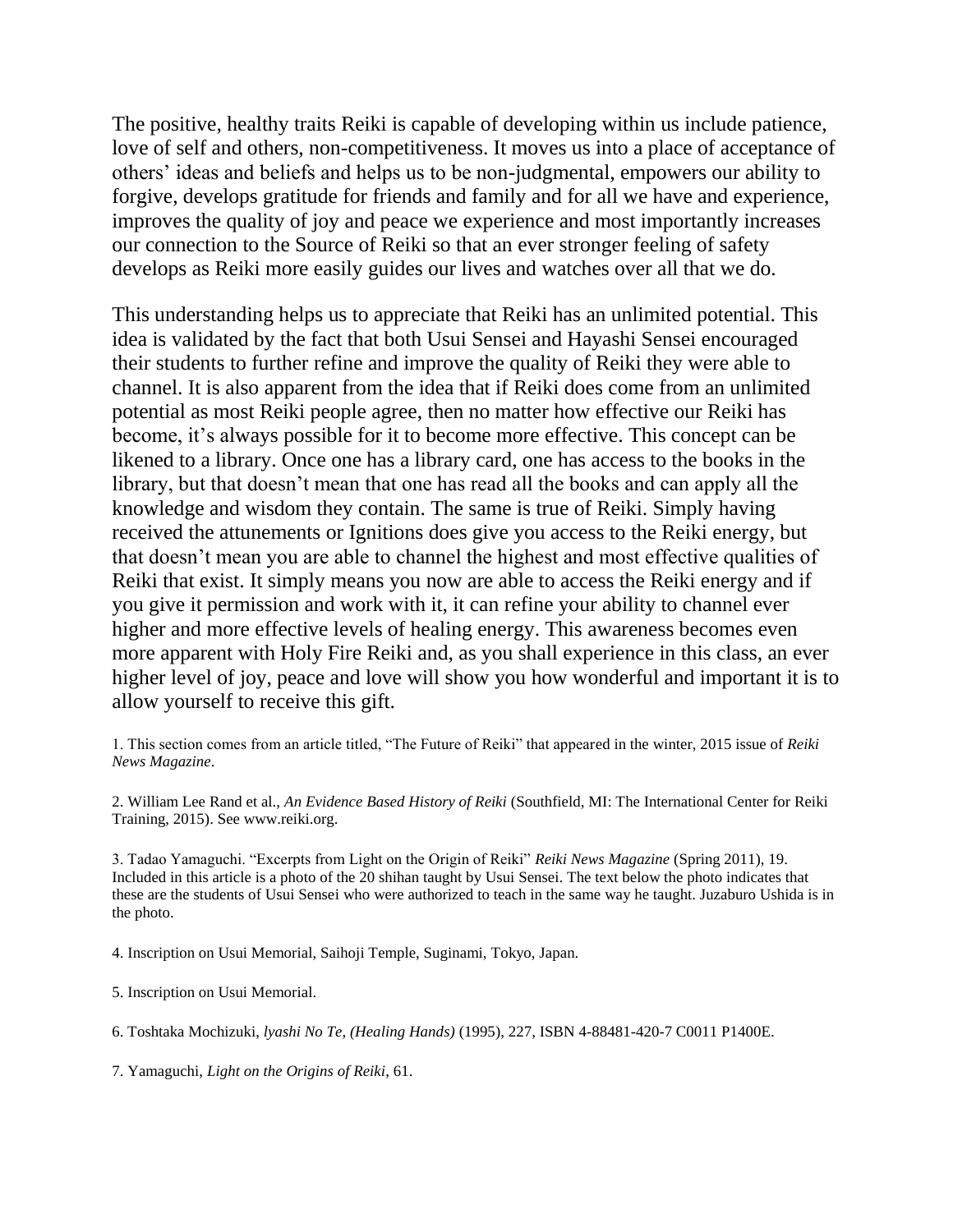8. Shiomi Takai, "Searching the Roots of Reiki," *The Twilight Zone* (April 1986), 140–143. This article can be viewed on the web at www.pwpm.com/threshold/origins2.html. (Note that this Japanese magazine is no longer in business.)

9. Frank Arjava Petter, *This is Reiki: Transformation of Body, Mind and Soul, From the Origins to the Practice* (Twin Lakes: WI: Lotus Press) 44.

10. In an alternate version of this story it is said that Usui Sensei's personal life and business had failed and that he had gone to Mt. Kurama to meditate to gain clarity on what to do to solve his problems. See Takai, "Searching the Roots of Reiki," 140-143.

11. Hiroshi Doi, *Iyashino Gendai Reiki Ho, A Modern Reiki Method for Healing*, rev. ed. (Southfield, MI: Vision Publications, 2014), 31. This story has been passed down within the Usui Reiki Ryoho Gakkai. According to Doi, it is also written in "Kaiin no tame no Reiki Ryoho no Shiori" (Guide of Reiki Ryoho for the members), September 1, 1974.

12. Yamaguchi, *Light on the Origins of Reiki*, 63–64.

13. An Interview with Hiroshi Doi, Ashiya City, Japan, October 24, 2016.

14. In an email from Doi Sensei he said there is misinformation being circulated about the Gakkai using the DKM, which is most likely based on translation problems. Doi did meet one person who apparently studied with Usui Sensei and was shown the DKM as part of his training, not as a symbol, but as a spiritual concept, but this person was not a Gakkai member and no longer practices Reiki.

15. Frank Arjava Petter, *This is Reiki* (Twin Lakes, WI: Lotus Press, 2012), 174.

16. William Lee Rand, "Interview With Hiroshi Doi Sensei, Part I" *Reiki News Magazine*, Spring 2014, 27. This interview is also included in *An Evidence Based History of Reiki*, which is sold by the ICRT.

17. This is based on the translation of an original document written by Usui Sensei. See: www.reiki.org/japanesetechniques/5principles.html.

18. Walter Lubeck, Frank Arjava Petter, William Lee Rand, *The Spirit of Reiki*(Twin Lakes, WI: Lotus Press, 2003).

19. Go to *Reiki News Magazine* (Spring 2011), 18 for a photo of Usui Sensei and the twenty Shihan. Note that while all in the photo were authorized to give Reiju-kai, some were not Shinpiden. In those days some of the centers did not have a Shinpiden to give Reiju so Reiju was taught to the leader of the center.

20. Yamaguchi, *Light on the Origins of Reiki*, 63–64.

21. Takai, *The Twilight Zone*, 140-143.

22. Inscription on Usui Memorial.

23. Frank Arjava Petter, *Reiki Fire*, (Twin Lakes, WI: Lotus Light, 1997), 26. ISBN 0-914955-50-0.

24. This list comes from the research of Frank Arjava Petter.

25. William Lee Rand, "An Interview with Hiroshi Doi, Part II," *Reiki News Magazine*, (Fall 2003), 13.

26. A translation of this healing guide can be found on p. 63.